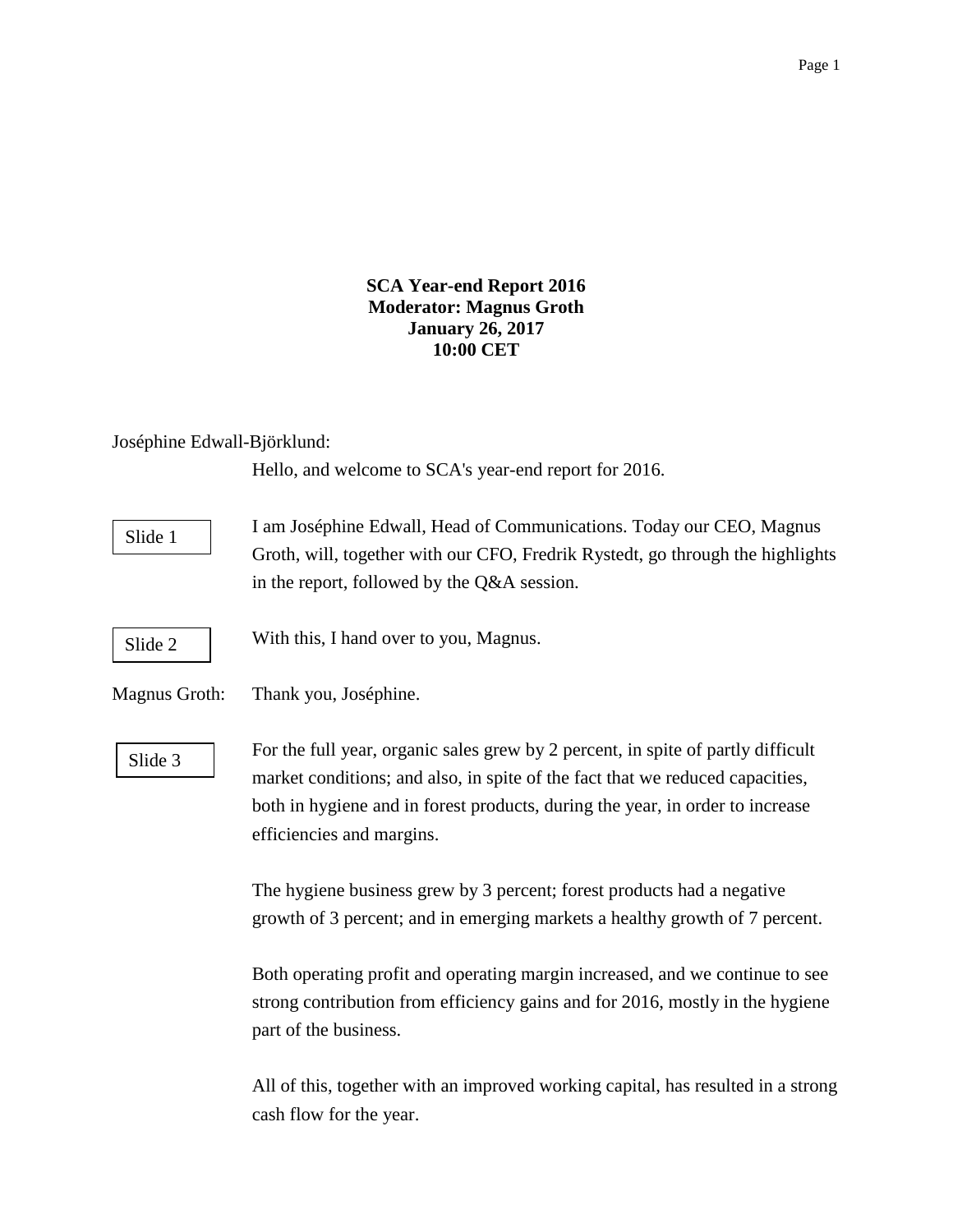We also continue to introduce innovation at a high rate. And, the Board of Directors propose an increase in the dividend by 4.3 percent, to SEK 6 per share.

Slide 4

The SCA transformation journey continues. In January 2016, we completed the acquisition of the Away-from-Home tissue company, Wausau Paper.

We also divested SCA's Asian-Pacific business to our subsidiary, Vinda. This integration has progressed extremely well. During the Board meeting yesterday with Vinda, we could conclude that it is now a very strong pan-Asian hygiene company that we are seeing coming out of this deal.

We have also announced restructuring measures in tissue, specifically in France and Spain; and just this morning, also in the United Kingdom. This is following our long-term Tissue Roadmap, where we have the ambition to have the lowest cost and highest-quality tissue in every market and in every segment where we choose to compete.

We also announced in August the potential split of the Group in two listed companies, hygiene and forest products. As a consequence, we presented a new vision and enhanced strategic framework, specifically then for the hygiene part of the business.

During the year, we also decided to close our baby diaper business in Mexico, and to discontinue our hygiene business in India.

These decisions are always very, very difficult. When we have a category in a market that is struggling with profitability and growth, we always try to turn that around: to put in our best people, to make sure that we can find a way out of it and, of course, improve performance, so that contributes in a positive way to the business.

But, now and then, our conclusion is that it will take too long, it will be too costly, and that's the case in Mexico and also in India.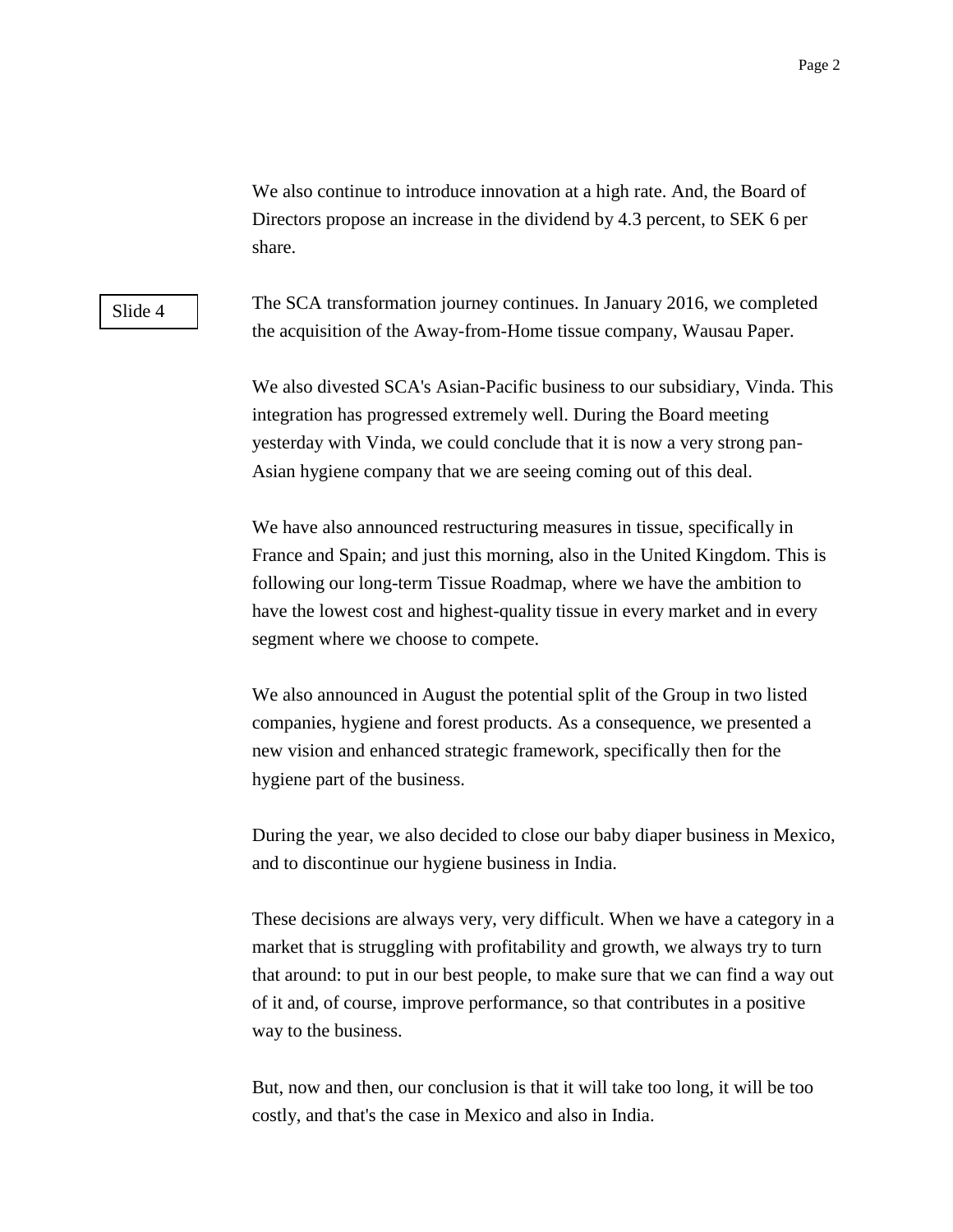Just before the closing of the year, we entered into an agreement to acquire BSN medical, a leading medical solutions company, and I will say a few words more about this.

## Slide 5

An overview of the financials of the full-year 2016. We saw net sales and organic sales growing 2 percent; and a faster growth in our adjusted operating profit of 8 percent.

Operating margin, as I already mentioned, increased by 60 basis points to 11.9 percent.

Earnings per share were down by 20 percent to SEK 7.93. However, if you exclude items affecting comparability and a one-time tax effect, the earnings per share, actually, increased by 7 percent in the year.

Operating cash flow very, very strong throughout the year, and ending at nearly SEK 15 billion.

# Slide 6

One of our targets is to achieve a 13 percent return on capital employed. Year over year we are moving towards that target, and getting quite close; so again, a very important step-up.

Of course, what contributes to this is both our growth in profits, but also the fact that we're using our capital more efficiently, so that the efficiency measures that we're taking are really showing here in our improvement in return on capital employed.

### Slide 7

The dividend, a proposal to increase by 4.3 percent to SEK 6 per share, completely in line with our dividend policy of stable and increasing dividends; and also, of course, taking into account our wish to have a strong financial and strategic flexibility also going forward. So, we feel that this is a good proposal from the board to the Annual Shareholders' Meeting.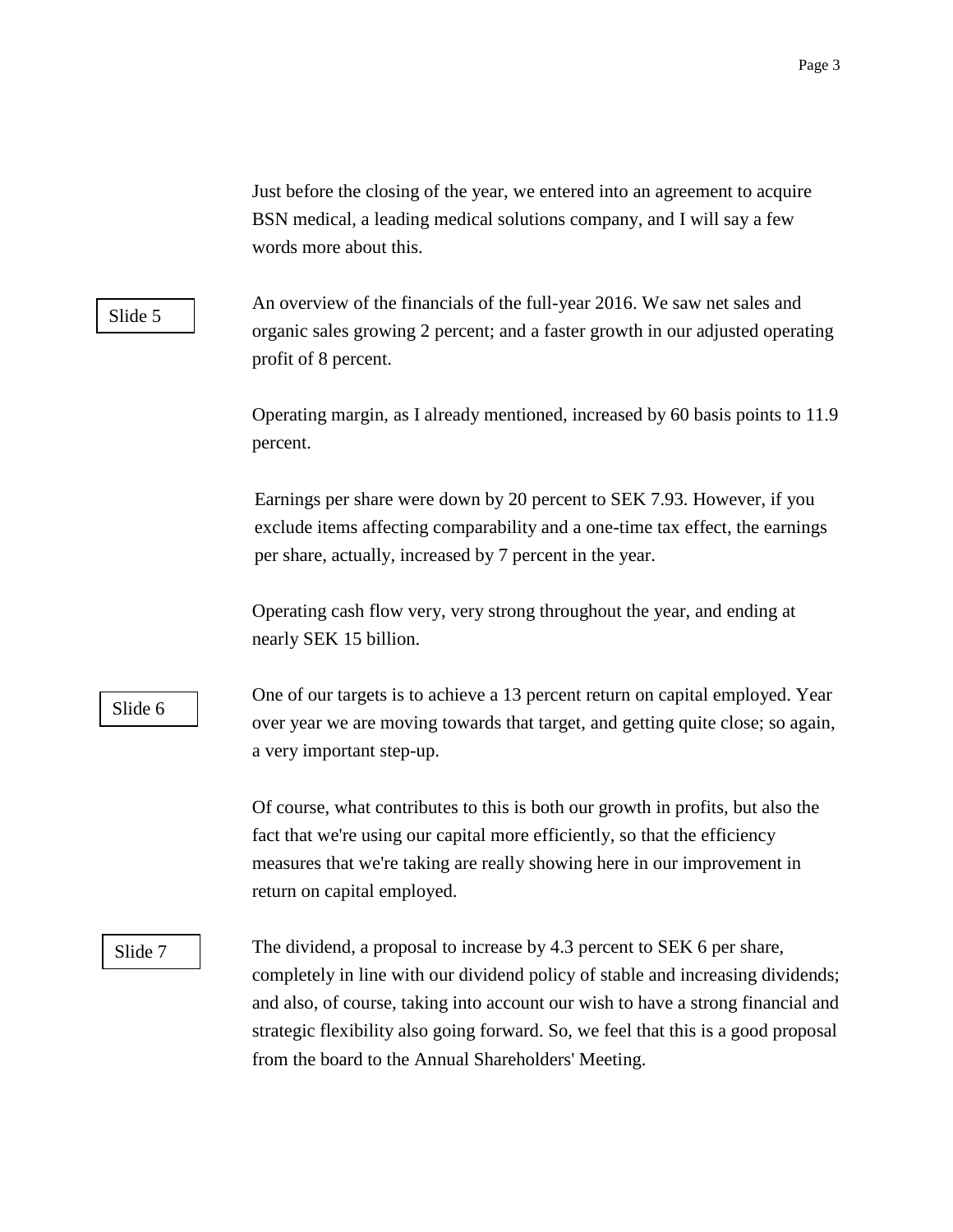## Slide 8

Our strategic framework that I presented before acknowledges the fact that hygiene, health and well-being goes together. This is all linked. This is the framework that we developed after actually announcing, not the split, but even before that, when we decided to work in two separate divisions, hygiene and forest products.

### Slide 9

As a consequence of this new strategic framework, we had the opportunity to enter into an agreement to acquire BSN medical. Because the closing is expected during the second quarter, we don't foresee any issues with the closing. But, of course, there are some time lags in getting all the necessary approvals.

I will not go through this in detail, we have talked about it a couple of times. What's super exciting is that, because we are not competing, we have been able to start to plan for the integration work.

Of course, we cannot influence the BSN business in any way. This means we had the opportunity to meet between SCA and BSN; so, the working groups, the integration streams, the top management teams.

After these meetings, I feel really, really excited and I actually am completely convinced that we are moving in the right direction, and that this will be even better than we expected when we made this acquisition.

Of course, the strategic rationale, as you know, is that if you look at the underlying market characteristics, they are very similar, also, the customers, the channels, the way of selling these products.

We see good opportunities for cross-selling opportunities, and leveraging both SCA's knowledge about consumerization in developing the BSN business in a really positive way. But also, taking all the knowledge from BSN, which, of course, is an medical company with a higher portion of R&D than SCA, and use that to leverage our SCA business. So, a very good strategic fit.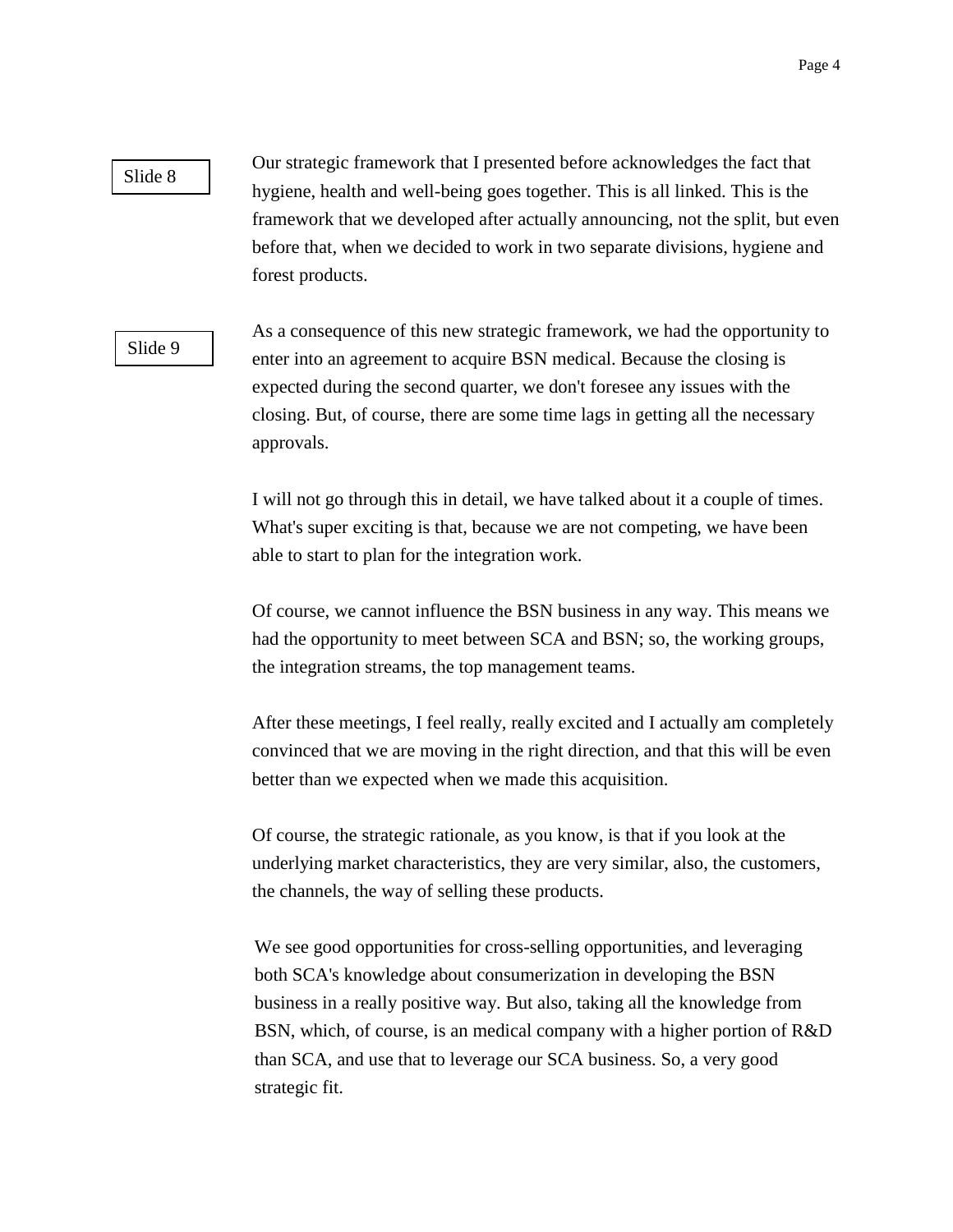## Slide 10

Innovations. 23 of them, and a big difference. I spoke about this now for a couple of years, it's that we are moving towards bigger launches, so that when we have good innovation, we don't roll it out under one brand in one market, we roll it out as globally as possibly.

And that's why you can see that, for instance, at the top left there, an innovation that is launched in all our markets under different feminine care brands, Nana, Nosotras, Libero and Bodyform, in this case.

Also, to the right at the top, you can see the same innovation being launched under several different brands and different markets. So really getting scale into our innovation.

## Slide 11

Moving over then to the fourth quarter. We continue to see good growth, net sales growing with 6 percent; organic sales 2 percent; and adjusted operating profit continuing to grow faster than sales.

Adjusted operating margin stable in the quarter. This is a tough comparable to the fourth quarter last year, when we had a very good performance in Forest Products. Also, this was before the acquisition of Wausau.

Earnings per share are down. This is, again, a difficult comparable, because in the fourth quarter of last year, we had the acquisition of or the divestment of the Industrivarden shares during the quarter, which had a very positive effect on earnings per share.

Again, very, very strong cash flow in the fourth quarter, close to SEK 4 billion.

With that, we have changed the layout of our presentation a little bit, so I'd like to go straight into the different categories and segments.

Slide 12

Starting with personal care, we had flat net sales and organic sales decreased by 1 percent in the quarter. I'll get back to that in a minute.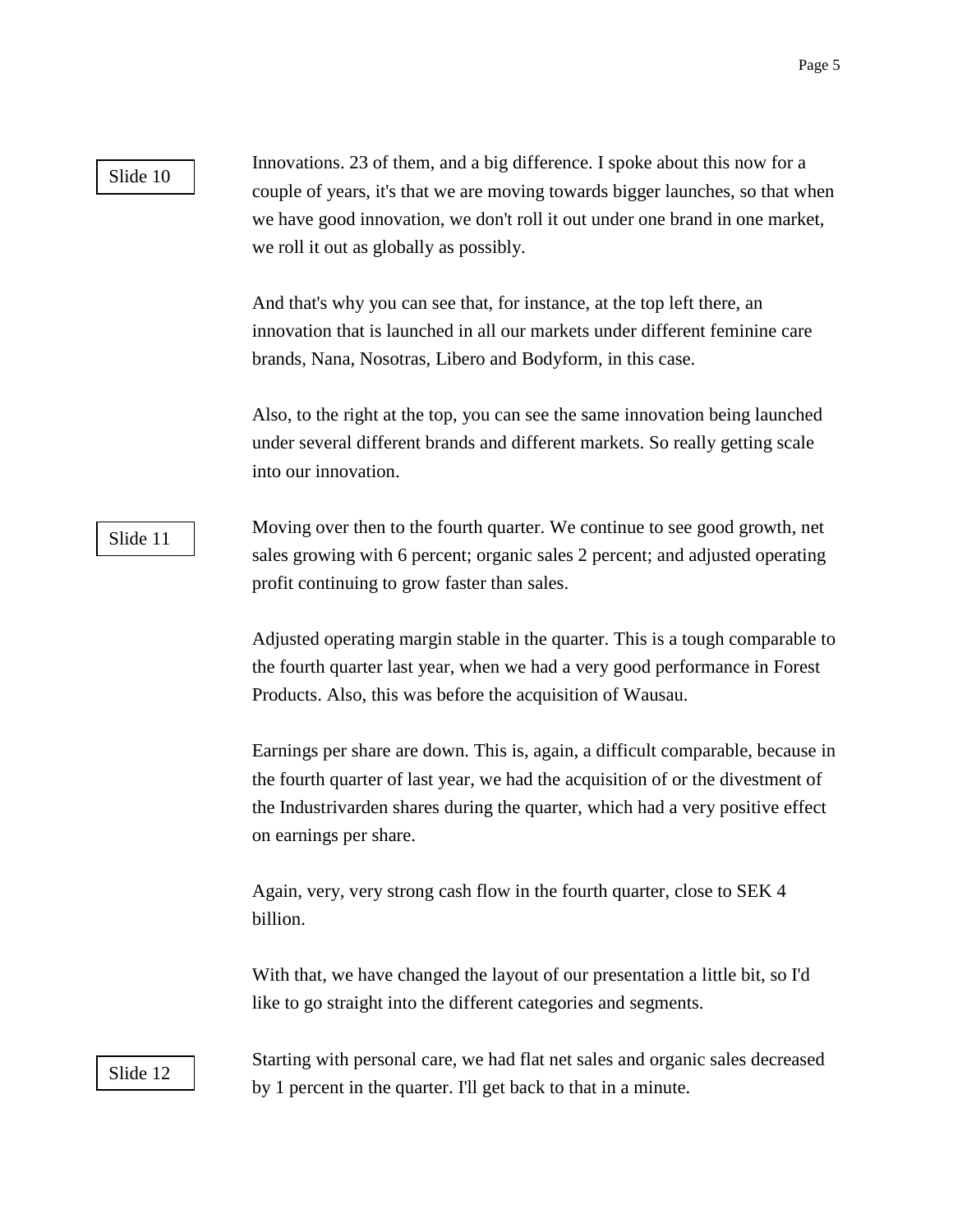Profit increased by 5 percent, due to better price/mix, cost savings, and, of course, negatively affected by lower volumes and investments in increased marketing activities.

We have a significant negative impact, both on top line and the margins, on the negative UK pound and the Mexican peso. Fredrik will show the exact impacts of this, but it has a significant impact both in tissue and in personal care.

Operating margin ended up at 13.1 percent; so a healthy increase here of 60 basis points.

Adjusted return on capital employed remains then over the target for personal care of 30 percent, and climbing up to close to 35 percent.

Looking then into the sales. As you can see from this picture, in the total sales development was very positive in feminine care, while negative in baby diapers and flat in incontinence products.

In Western Europe, we saw flat sales for incontinence products. Behind this, we have good growth in the retail part of the business, so that momentum continues.

We had a slower development in the healthcare part, due to a negative tender balance, which happens now and then when you have a very, very strong market share.

We continue to see higher sales for baby diapers in Europe, and also, in feminine care. This continues to progress in a very good way.

In North America, we had lower sales for incontinence products. However, I want to emphasize that the turnaround process that we have been in now for the last year and a half, when it comes to incontinence care in North America, has been really successful.

Slide 13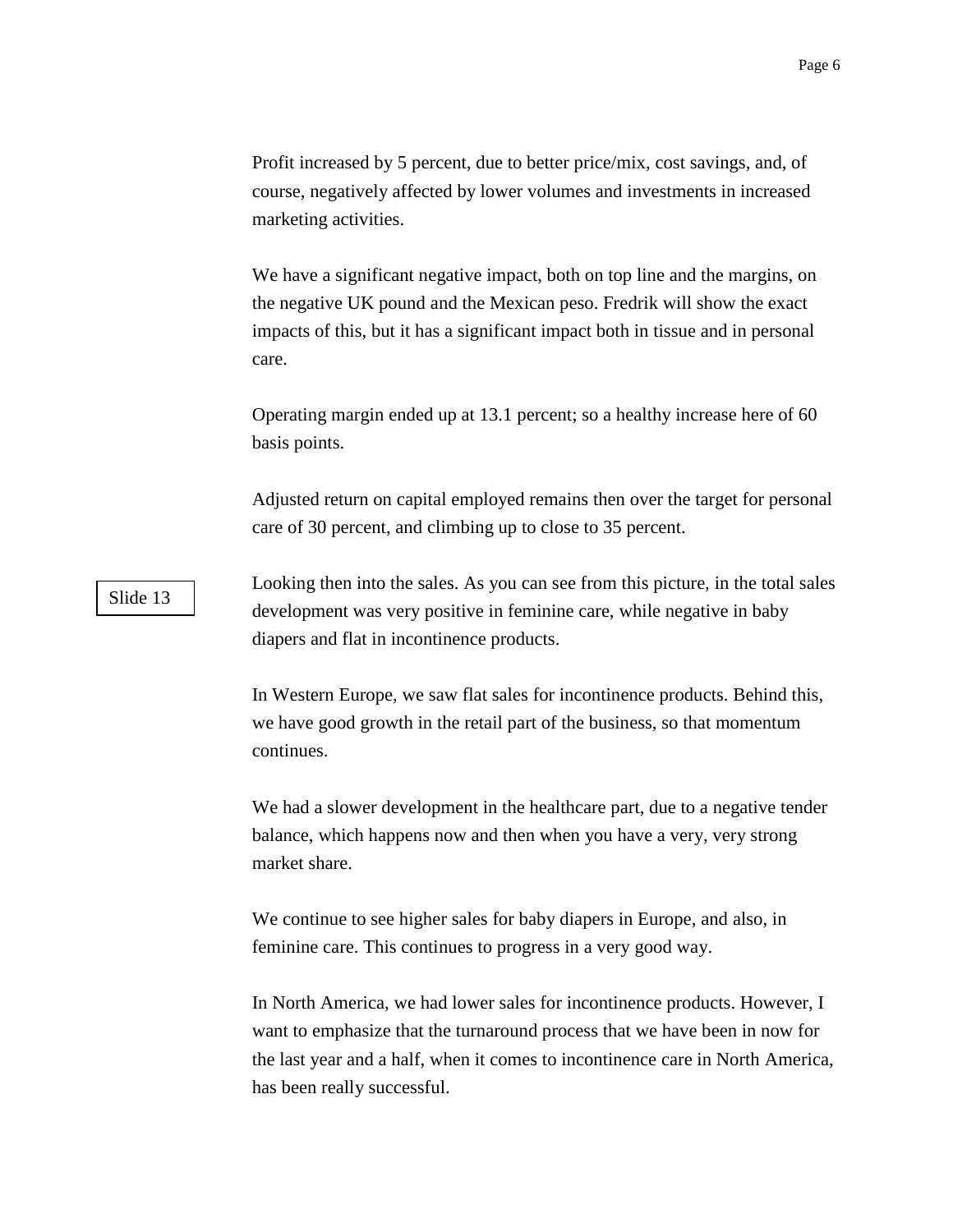From a profit perspective, we have an important improvement now. Actually, our North American inco business is now at a much, much healthier level than it was a year ago. I'm more positive about the future for our North American inco business than when I stood here a year ago; so, behind these lower numbers, a very good development.

In Latin America, we continue to see good growth for incontinence products and feminine care, and lower sales for Mexico; which is, of course, partly now impacted also by the decision to move out of the Mexican baby business.

In Russia, 30 percent lower sales; a couple of reasons behind this. One is phasing. All our competitors relaunched their assortment at the end of last year, and we are doing that now; we're in the middle of that right now. We are expecting to come back here during the second half of 2017 in these categories.

Again, a different comparable. During the fourth quarter, in Russia last year, some of our competitors had out of stock situation, which benefited us significantly during the fourth quarter of last year.

And North Africa, then, negatively affected by the difficult market conditions in general.

# Slide 14

Moving over to tissue. Net sales increased by an impressive 10 percent; 5 percent out of this is Wausau. Organic sales increased 4 percent in the fourth quarter.

Adjusted operating profit increased by 14 percent. Here we see high volumes, better price/mix, cost savings, and also, a positive impact from lower raw material and energy costs.

We are also, in this category, investing in increased marketing activities, especially in Vinda in China. Again, a very negative impact from the pound and the Mexican peso.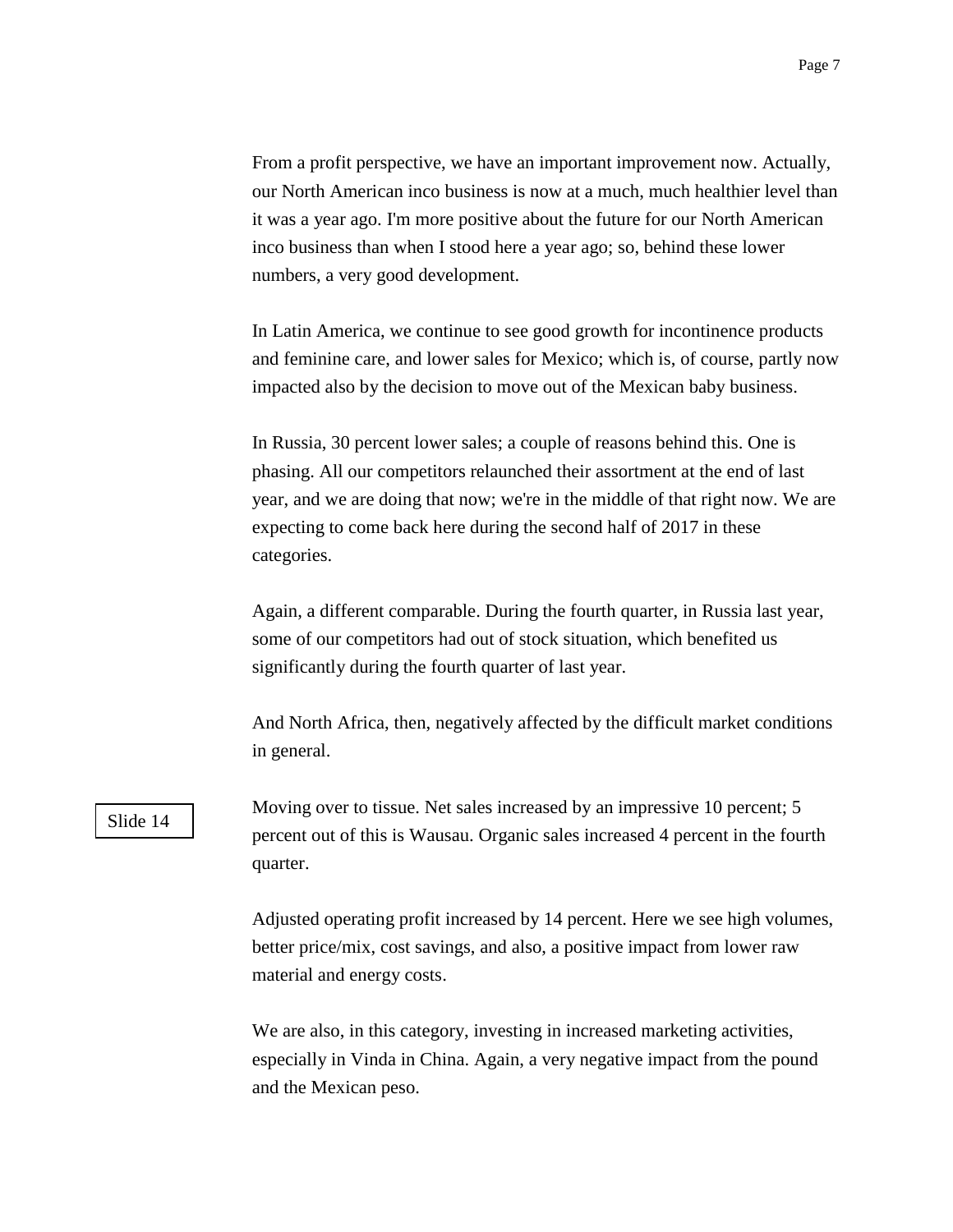Adjusted operating margin increased by 40 basis points to 12.3 percent. And return on capital employed getting close to the 15 percent that we have as a target for this category. Of course, excluding Wausau, it's now well above 15 percent.

## Slide 15

Looking at the sales development. A lot of this comes from volume, which is quite natural, 2016 and the fourth quarter, was not a year to do big price increases, when raw material prices are coming down. But, a good volume growth here.

In Western Europe, we had lower sales for consumer tissue, where we are working with the restructuring. We have reduced the sales of mother reels, which is the semi-finished products, and while having a good momentum in Away-from-Home now, both in Europe and in North America; so, developing positively.

In emerging markets, you can see behind Asia, there Vinda they had a superstrong fourth quarter. So, big differences between the quarters, but overall a very good growth and higher than what we expect to be the market growth. So, the 6 to 7 percent showing that Vinda continues to take a large part of the market growth in China.

Also, Latin America and Russia continues to grow in a good way in emerging markets.

## Slide 16

Forest products had a pickup in sales in the fourth quarter. Organic sales increased by 4 percent behind these volumes in pulp and in solid-wood products primarily.

Adjusted operating profit is down 10 percent, down from 14.8 percent to 12.9 percent. This is due to higher energy and raw material costs, and in spite of higher volumes and low distribution costs. We also have as a bullet here, a biological assets adjustment, and Fredrik will talk more about this in a short while.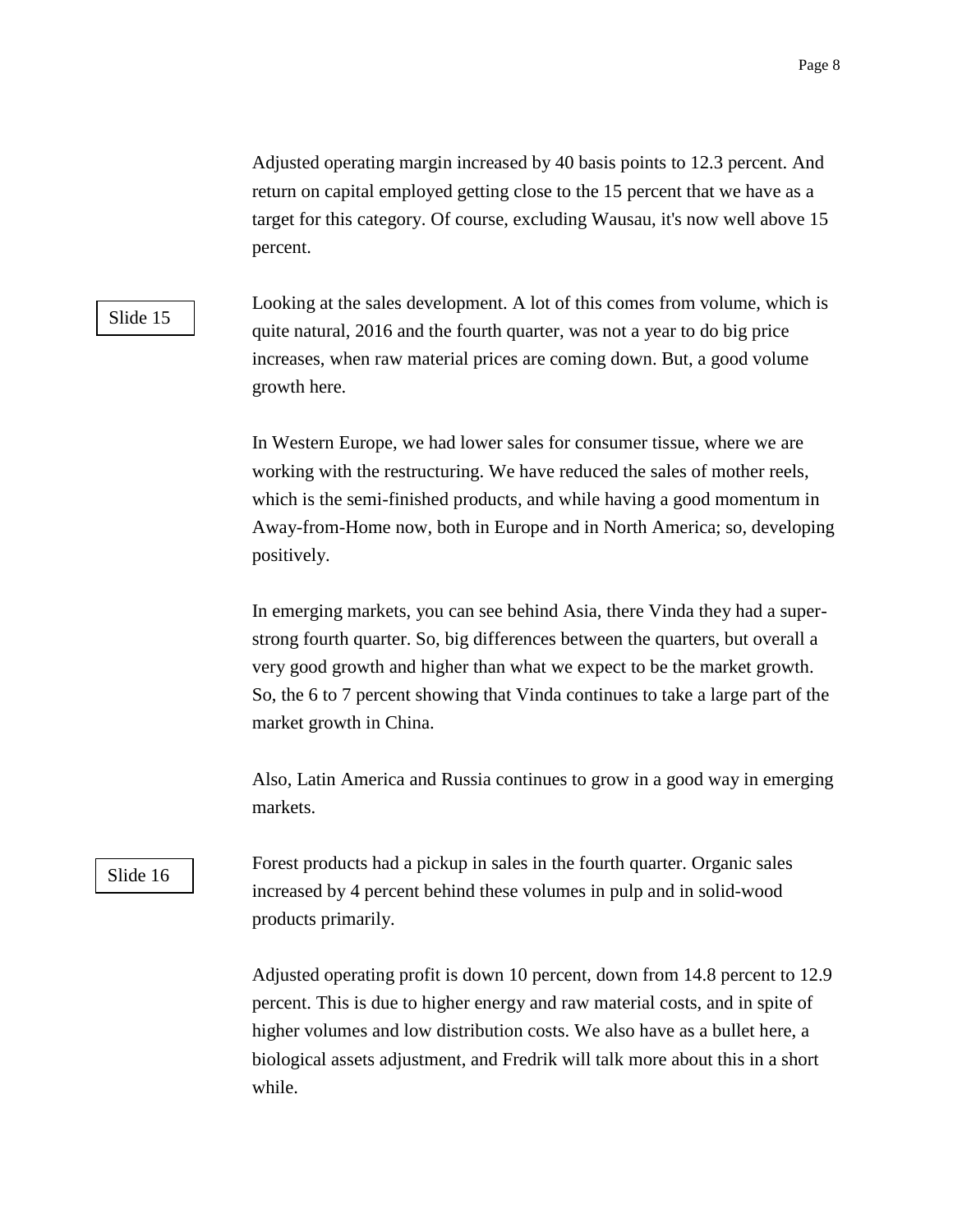| Slide 17         | As usual, I'd like to say something about the outlook for the first quarter,<br>when it comes to prices for the most important products in forest products,<br>since these are global market prices.                                                                                                                                                                                                  |
|------------------|-------------------------------------------------------------------------------------------------------------------------------------------------------------------------------------------------------------------------------------------------------------------------------------------------------------------------------------------------------------------------------------------------------|
|                  | For publication paper, we foresee stable outlook for the first quarter. Of<br>course, in the longer term we have a bleak outlook for publication paper.                                                                                                                                                                                                                                               |
|                  | Kraftliner, a stable outlook for the first quarter, even though we are starting to<br>see some price increase announcements coming now in the market. So,<br>looking beyond the first quarter, maybe slightly higher prices.                                                                                                                                                                          |
|                  | The same for pulp, slightly higher prices in the first quarter; and in solid wood<br>products, also higher prices.                                                                                                                                                                                                                                                                                    |
| Slide 18         | With that I'd like to hand over to Fredrik.                                                                                                                                                                                                                                                                                                                                                           |
| Fredrik Rystedt: | Thank you, Magnus. As usual, I will give some additional -- OK, it's unusual.<br>But, as usual, I will give some additional flavor to some of the financials that<br>we have presented in the report today.                                                                                                                                                                                           |
|                  | I'll start with sales. As you can see here, our growth of sales was 6 percent.<br>Out of that 3 percent relates to the Wausau acquisition and 1 percent to more<br>translation-oriented currency. The rest is volume and that comes from<br>predominantly tissue, but also forest. So, both of these areas grew in volume<br>quite well, whilst personal care was the opposite, as Magnus alluded to. |
| Slide 19         | If we look at the trend. Sequentially, we, of course, reversed that trend, so we<br>now have a positive growth in the second quarter. This was, as I said, driven<br>by tissue and forest products.                                                                                                                                                                                                   |
|                  | It's important to note there that the growth -- the organic growth in tissue is a                                                                                                                                                                                                                                                                                                                     |

volume-driven growth and the price environment remains competitive and challenging, as we've also presented in the report.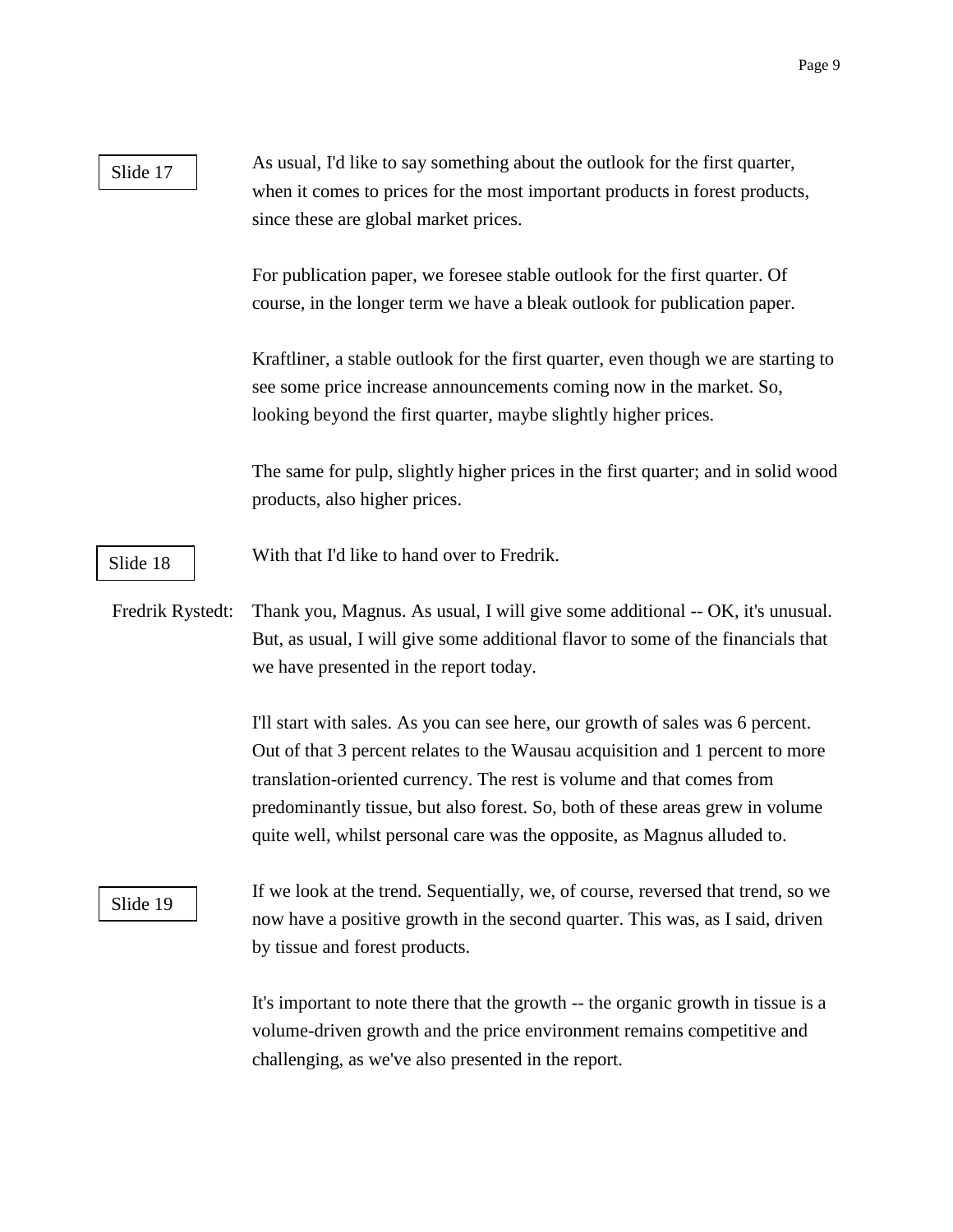As to personal care. Of course, this is impacted by the things that Magnus also talked about. But also, just to repeat that, a very strong fourth quarter, or tough comps that we had last year. If you look at the corresponding quarter in 2015, the growth was actually 9 percent; so, a tough comp in comparison.

# Slide 20

Magnus talked a little bit about the weaker pound and the weaker peso. That has had a very significant impact, as you can see, both from transaction and translation.

If you would look at just the fourth quarter, as you can see to the very left on this slide for pound, you can see that the total impact was SEK 200 million roughly. Out of that about SEK 135 million was relating to transaction; so basically, where we import products into the UK.

This has had a big margin impact. So, if you look at personal care, just isolated, the margin impact in the quarter alone was approximately 50 basis points. If you look at the same number for tissue, it was 25 basis points. But the biggest impact was, actually, for forest at almost, or about 1.1 percent. So, of course, Brexit has had that big impact on margins and total profit.

You can see that from this slide, that the impact in the fourth quarter and for the full year, of course, in relating to the Mexican peso, was also quite significant. But the difference here is that we've been able to compensate, to a large degree in Mexico, with increased prices. That was not the case in the UK.

### Slide 21

We've shown this slide before and it's quite telling. As you can see here the share of net sales in the top graphs and, also, profit in the bottom pie charts there, you can see that largely comparing with 2004, we don't have a significantly higher share of sales in emerging markets in 2016 than we did two years ago.

However, having said that, two things. Of course, the acquisition of Wausau has impacted this; and the second thing is that, generally, emerging market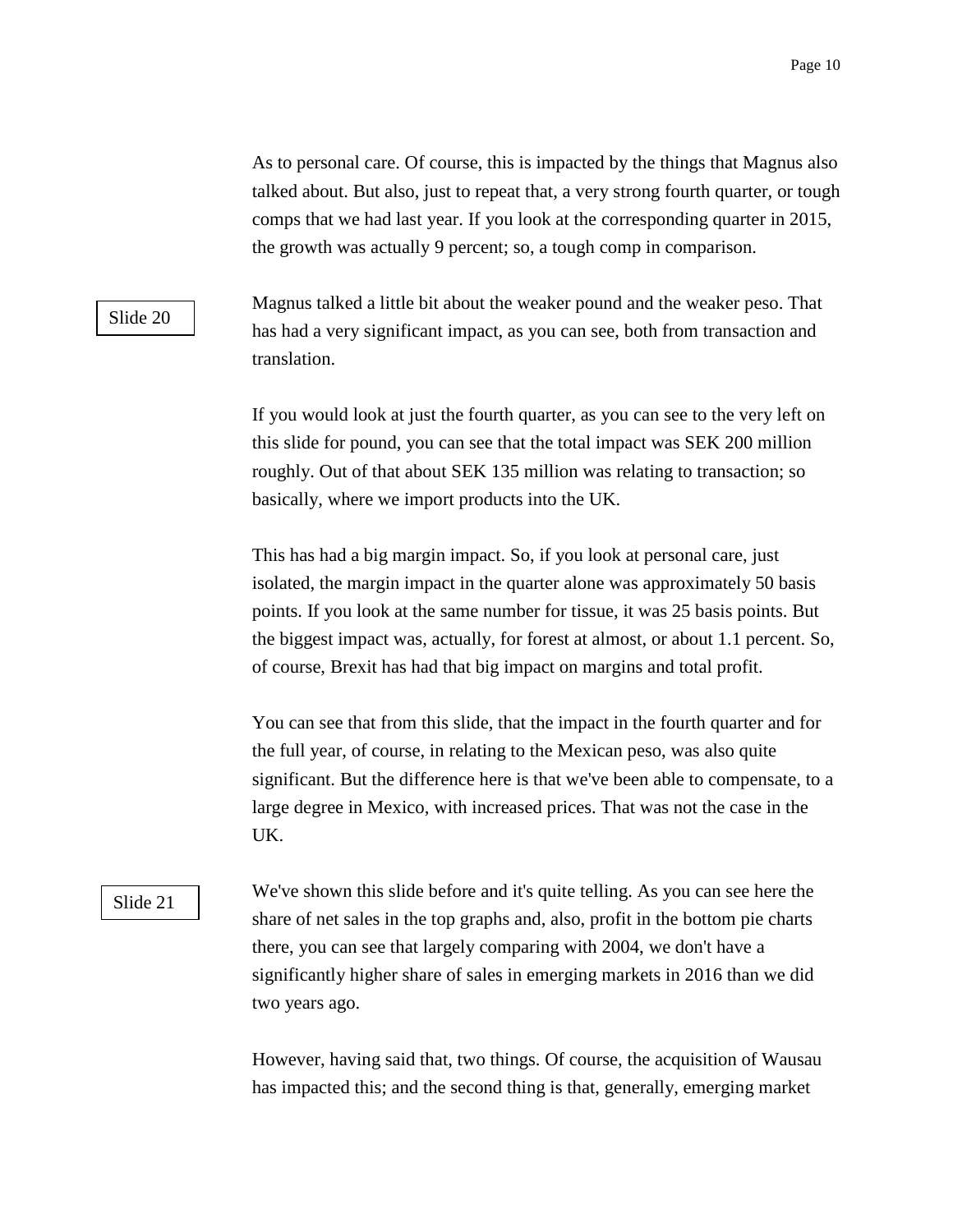currencies have actually reduced. So, the underlying growth rate remains attractive in emerging markets.

You can see here from this slide that we have continued to improve the margins quite substantially in mature markets and that, of course, comes from the things you know everything about: innovation. It comes from efficiency; it comes from price management; and corresponding things like that. So, it's been a very, very good development.

In emerging markets, margins have improved from 2014 and marginally also in 2016. But, of course, we are still impacted by the investments we have done in countries like Brazil, in countries like also India.

Of course, now as you know we have addressed many of these issues that have taken the margins to lower levels. We have announced, of course, as Magnus alluded to, the exit from India, from the baby business in Mexico. We are addressing other underperformers with our cure and kill program. Of course, while we are addressing margins, this takes us some time to achieve results in.

It's worth noting that all of these issues I just mentioned, the exit from Mexico or India, or from other cure and kill activities, also has an impact on organic growth. Of course, as you, for instance as we go forward in 2017, the exit of baby Mexico, the exit of India, of course, will have an impact on the organic growth for personal care.

If you look at the Group bridge, so to speak, we've have good contribution in our organic growth from volume price/mix and, of course, also from volumes and from raw materials. The organic growth in profit here of 5 percent consists of all of these different parameters.

So, if we start with price/mix, the overwhelming part of that price and mix improvement, actually, comes from personal care, whilst, in the volume side, it's much more from tissue. Actually, all of that comes from tissue and forest, whilst personal care is negative.

## Slide 22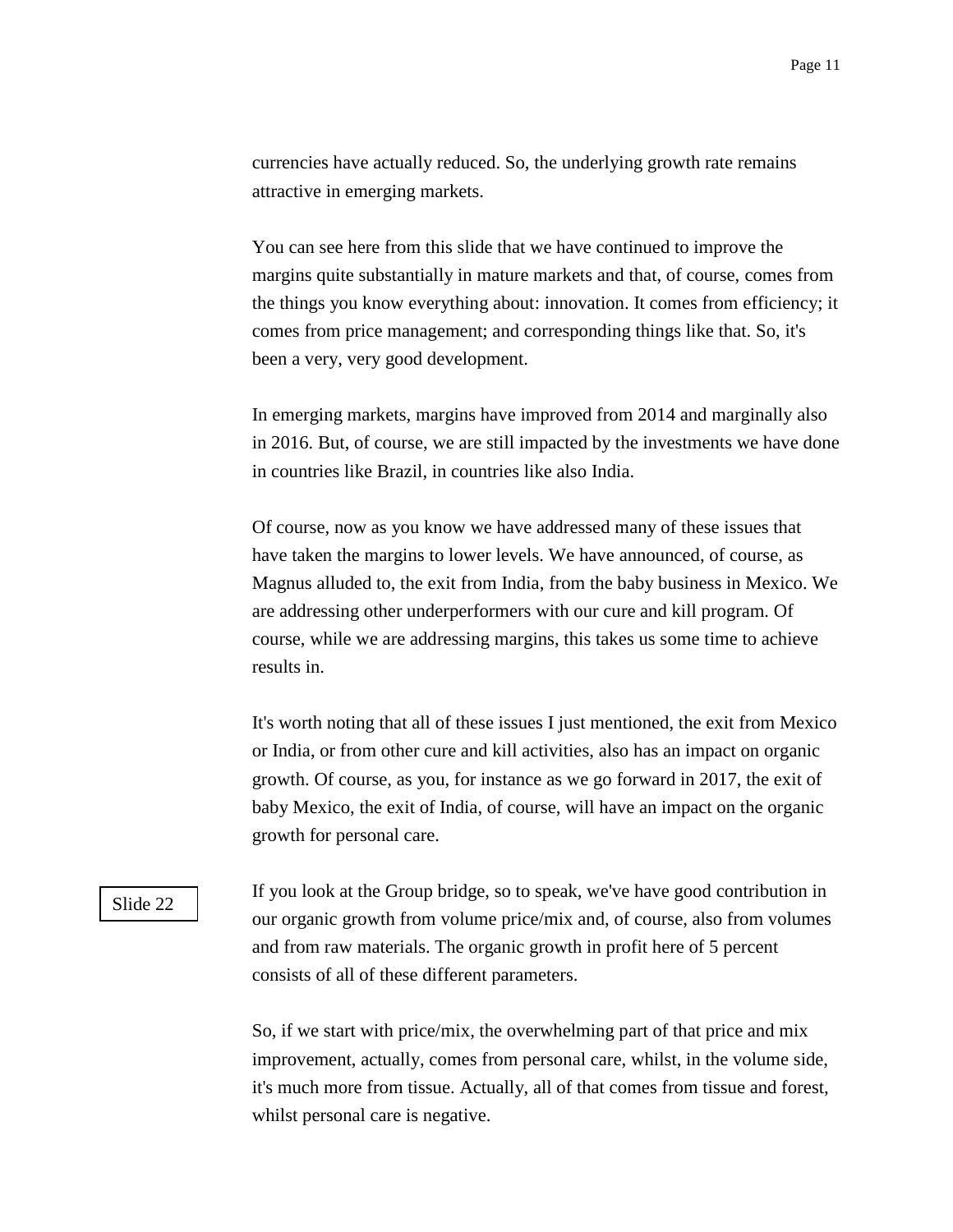The same goes for raw material. That's almost all of it is, actually, relating to tissue so a good performance and, of course, a lot of it comes from pulp.

We still have a negative currency impact so, of course, due to the strong dollar and, of course, other currencies that impact us, we still have a quite significant negative currency impact.

If you just take that number of SEK 184 million, within that we have a positive underlying price impact from pulp of SEK 400 million. So, it's a significant underlying pulp contribution or price contribution; and a corresponding negative currency impact of SEK 185 million, so that becomes the net, so to speak.

The rest of the difference there is mainly higher recovered paper prices that we have in, particularly, our Away-from-Home business.

If you look at the other line, the SEK 232 million there. That consists of everything else, of course, that we have in our business including SG&A, etc. Here, worth noting is that the negative value here has been impacted by higher A&P spend, so we continue to increase our spending there in A&P. If you just look at this quarter, we have a ratio to net sales of approximately 4.7 versus 4.3 in corresponding period last year, so an increase of A&P is one big portion.

Higher R&D costs and, as usual, we have good efficiency gains going against this, so a good performance in efficiency.

#### Slide 23

If you look at the cash flow, and Magnus alluded to this, the cash flow development. It continues to be strong here. You can see that the total cash flow has increased, including strategic investment with approximately 17 percent, despite much higher strategic investments.

If you look at the working capital side, this is an ongoing process and we have continuously improved here. If you just compare the number here at the end of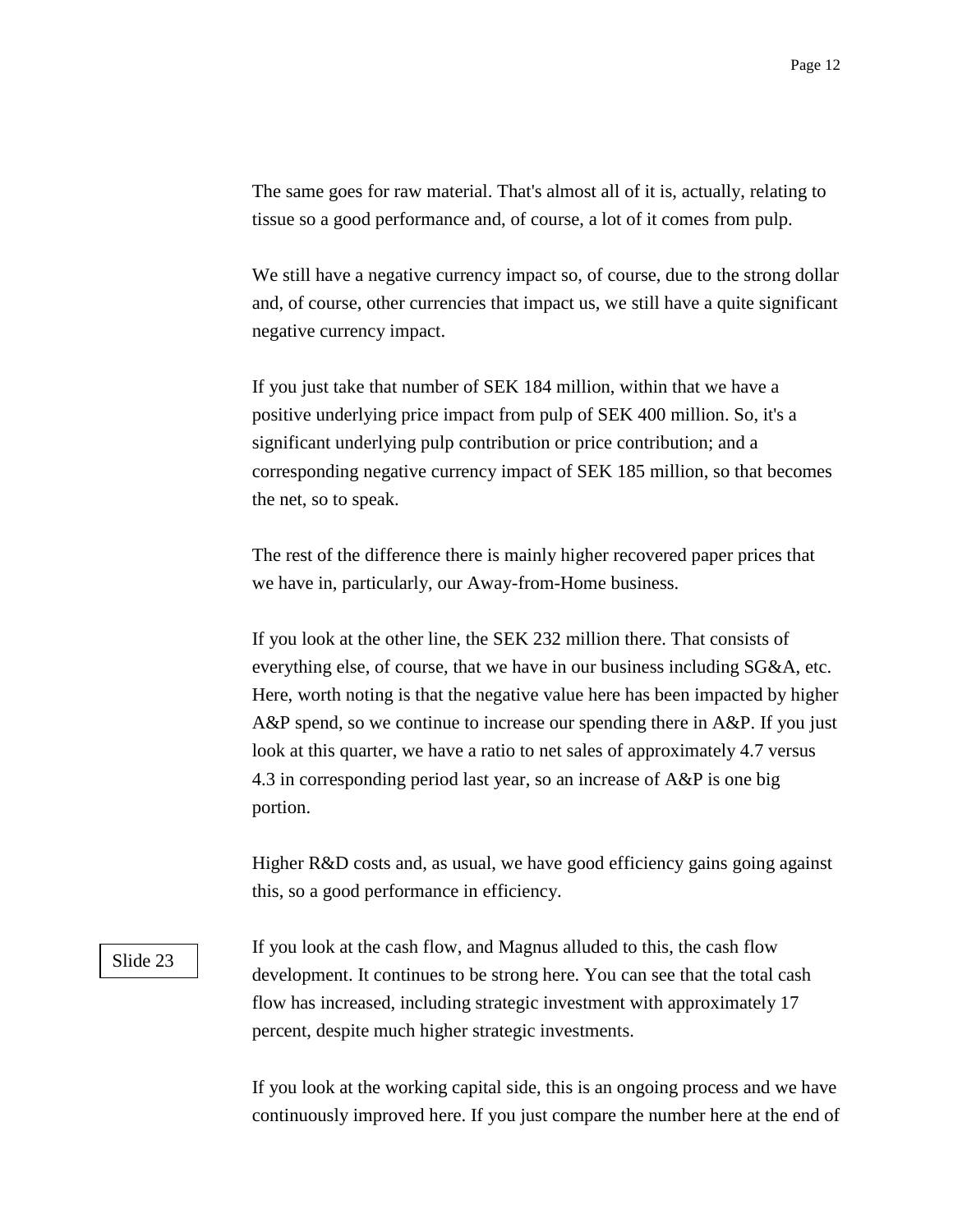the year, that's just one point in time, but we are now at approximately 7.4 percent of working capital to net sales. If you look at last year, we were at 8.1 percent. This has been going fairly well for a couple of years now, many years.

And, if you look at the next line, other operating cash flow/restructuring. It's a big number but this was actually impacted by close to SEK 300 million of the payment of the fine relating to the anti-trust case in Colombia that we have informed about, so that's a big part of that line.

Capital expenditure is relatively high, as expected, in the quarter. We ended up roughly as planned for the full year at about SEK 9.5 billion.

If you look at next year, we expect a number which is higher than that at approximately SEK 11 billion. Out of that SEK 11 billion, we expect that SEK 7 billion will relate to hygiene and approximately SEK 4 billion to forest. Those are the corresponding numbers for 2017.

### Slide 24

Look at the Group items affecting comparability, most of these issues are known to you. Of course, the first one there relates to the closure of our Indian business, the SEK 375 million.

Transaction costs relating to the BSN acquisition of close to SEK 150 million.

Wausau Paper, and that is perhaps worth pointing out, that the integration of Wausau is going exactly according to plan, and delivering as expected. The corresponding costs that we have still for the integration is SEK 50 million.

The rest is restructuring that, basically, we have announced, including Hondouville and also now today, as announced in Chesterfield.

So, that's the cash flow. Overall, plus 17 percent, so quite strong.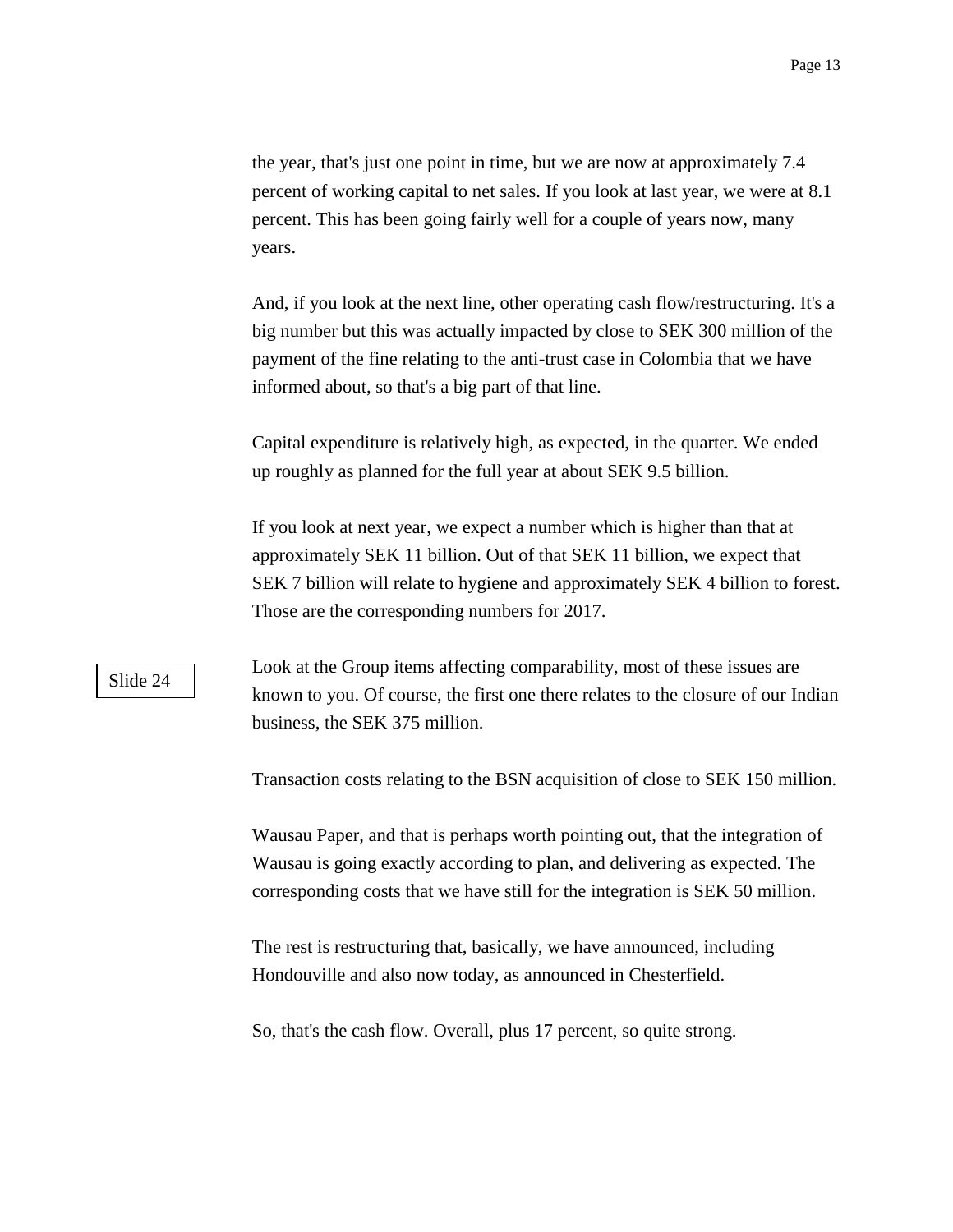### Slide 25

Magnus talked about the biological assets, and I will just start by saying what this actually is. What we do every year, is an adjustment or valuation in accordance with IFRS, in biological assets.

The way that works, is that based on the harvesting plan that we do every eight years, and we haven't done that this year, but we base the valuation on that harvesting model. What we do is we assess a starting value. Then we assess what the inflation is, both for the cost and for the wood prices. In that sense, it's a completely static model.

So, we assume a starting price, and then we also assume that will increase with a certain percentage, every year. We look at all the costs, including the harvesting costs, replant, etc., those kinds of costs, and we also assume that they grow with the corresponding number. In this case, both for price, and for costs, with 2 percent per year.

Then we take the net of this for the next 100 years, and we discount it back to the starting value. That's basically what we do every year.

Now, this, therefore, is not a market valuation, because it's completely linear and static model, in the sense that we don't estimate any potential future price increases that may come out from higher demand, or perhaps more use of biological assets for biofuel, etc., or other kind of things. We just have a static starting point for our valuation.

We have, historically, used a ten-year model. If you look at the graph there, below, you can clearly see that over the last several years, because of many things, including storms and other things, prices of wood have, actually, come down.

So, the ten-year average, which is kind of clear from this graph, is much higher than the corresponding spot price, at this point of time. That means that we have adjusted now and we've gone to instead, a five-year model, which is kind of very close to where the actual spot prices are.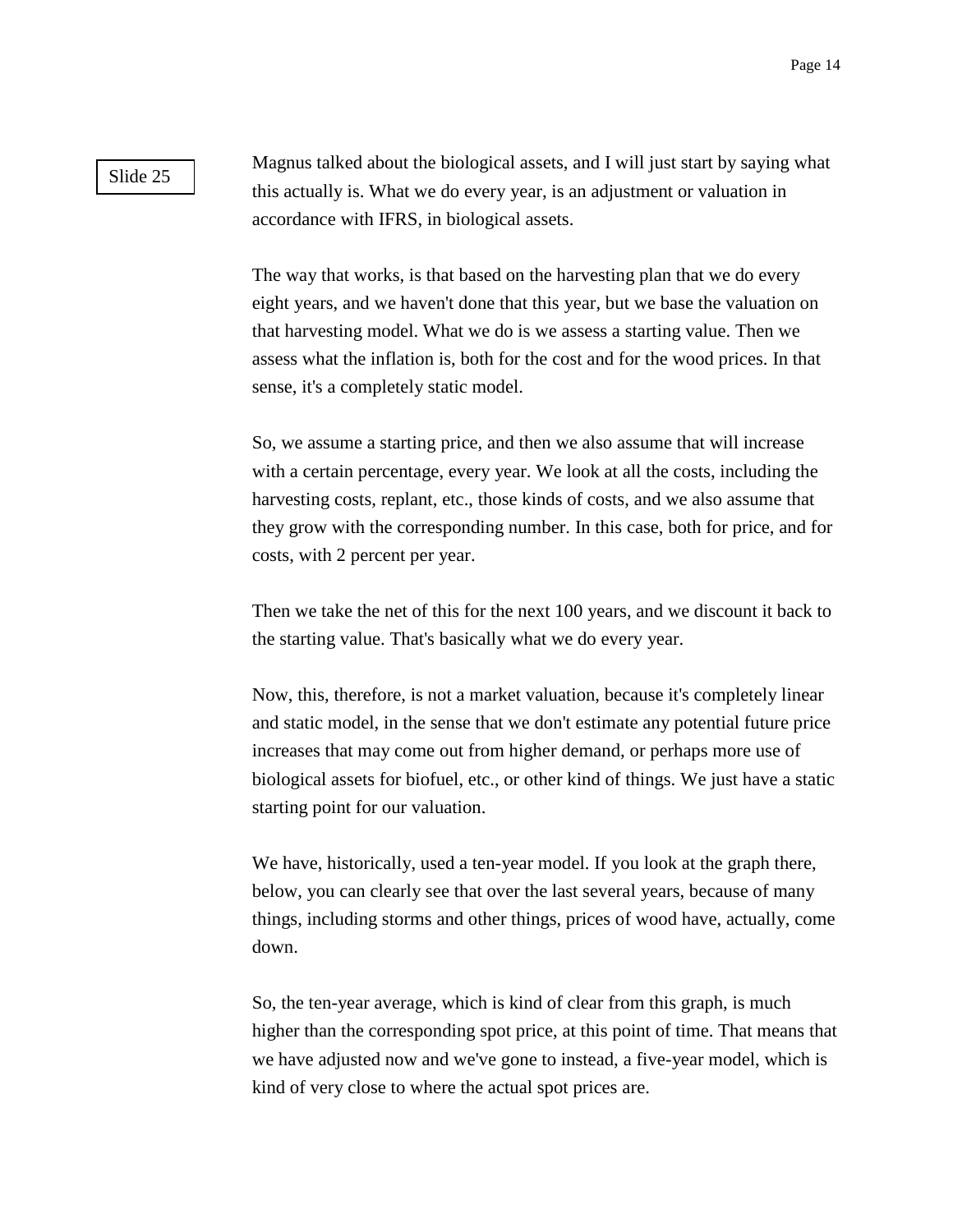The result of this is that the average price has come down from SEK 467  $m<sup>3</sup>$ sub to SEK 432 m<sup>3</sup>sub, as the starting point of the valuation.

We've also done one other change, because of the sustained low interest rate environment in which we live. We have reduced our WACC rate from 6.25 percent to 5.25 percent.

## Slide 26

If you look at the impact of all of this, you can see that we started with the value of SEK 30.1 billion at the start of this year, or 2016, and we ended with SEK 30.8 billion. The adjusted WACC has had a positive impact of SEK 7 billion; and the adjustments of prices and costs of negative SEK 6.7 billion; and all other, including the result of this year, etc., is plus SEK 0.3 billion. This is what we have basically done, as an IFRS adjustment in the fourth quarter.

## Slide 27

Finally, we have also, perhaps somewhat premature, because we haven't actually even put forward a proposal yet, to the AGM. So, this is premature and, of course, also subject to a decision from the shareholders, to execute on the spin off.

But subject to that decision, the cost of the potential split, would look approximately as you see here, so project and listing costs of SEK 320 million. We have a one-time foreign tax, or stamp cost on, actually, real estate, which is the hygiene business, outside of Sweden. Then we have the cost of rebranding the hygiene company to a new name. So, those are the three parameters.

Included in this SEK 320 million that you see on the top there, a fairly substantial portion of that is the cost of transferring debt, from SCA AB to the hygiene company, which has largely been executed during Q4.

Therefore, as you can see at the very bottom of this page, we also have approximately SEK 80 million, or SEK 82 million to be exact, included in the Q4 numbers, costs relating to this spin-off.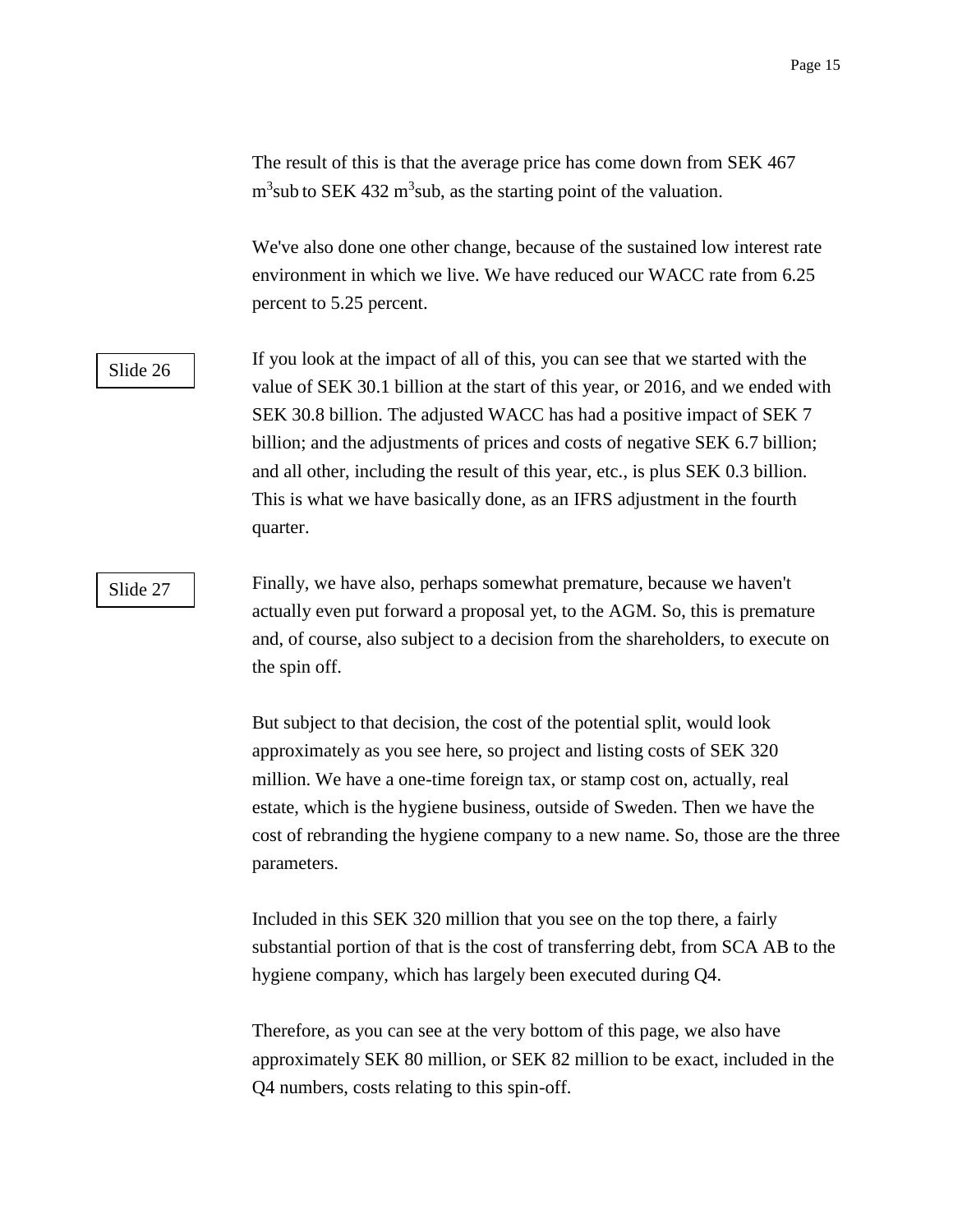Now, the wonderful world of accounting is not always easy. Just for your guidance, should this actually be materializing in our books during 2016, you can see at the bottom there, how this will actually play out.

Totally, SEK 120 million, although we have taken some in Q4, will come in the financial net. There will also be a direct equity adjustment, which will not come into the P&L, so that's actually going to be very difficult for you to see, but it will be there. Then you have the rest, SEK 795 million in items affecting comparability. So, this is basically what you can see going forward.

Slide 28

And with those words, Magnus?

Magnus Groth: Thank you. To summarize, we continue our efforts during 2016 and, of course, going forward to create shareholder value in all dimensions.

> Both making sure that our business is increasing its financial performance in every dimension, taking actions for continued profitable growth, but also continuing the SCA transformation journey into a forest products company and a health and hygiene company that will have a new name subject, of course, to the approval of the split; and also, through a dividend proposal of SEK 6 per share.

Slide 30

Slide 29

With that, we are ready for questions.

Joséphine Edwall-Björklund:

OK, who wants to start first? Yes, over here in the front.

Slide 31

Linus Larsson: Linus Larsson, with SEB. Can we start with the discussion around the forest value? You're in the middle of a SEK 7.8 billion investment in a new pulp mill at Östrand. I would expect that to have, if anything, a positive impact on pricing for wood in the region. I would expect that to have, if anything, a positive impact of any harvesting plan that you have for your forest land.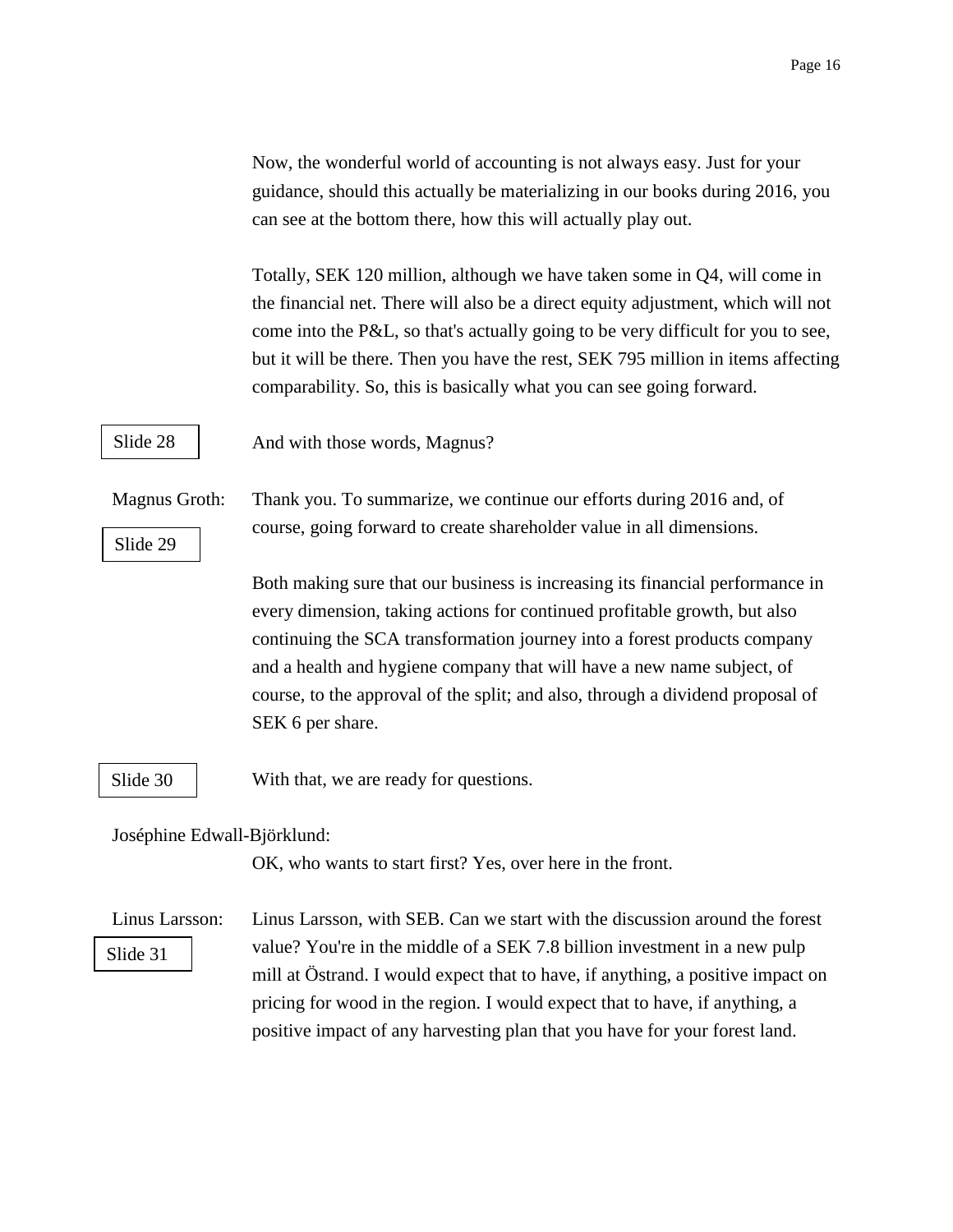Against that background, I must say I'm a bit surprised by your move from a ten-year historic model to a five-year historic model. Could you talk a bit more about that; and also, when is your harvesting plan up for review next?

Magnus Groth: OK, I can start. I agree with your expectations from the SEK 7.8 billion investment and the positive effects from that.

> However, this is a model that we produce and that we calculate, based on IFRS requirements, not taking into account, as Fredrik also explained, those expectations, but actually starting from the current spot prices and then having very static assumptions about the future growth.

> One thing is the expectations and something else is the model and how we do that. Of course, at some point, when you have a big discrepancy between the actual spot prices and what we have in our model we have to adjust the model.

Fredrik?

Fredrik Rystedt: I can only, it's quite easy to understand your arguments and we have no other. It's just kind of simple, because if you have a too big gap you just need to adjust.

> This is not a market valuation model, it's as simple as that. This is a static and linear IFRS model. It's no more than that. It's not an estimate of the value that we are making, it's simply just a calculation.

- Linus Larsson: OK, very well. Then if I may also ask a question around your very active margin management in tissue and Europe, in particular? You've made a number of actions and you very precisely told us what they will cost. Do you have any kind of guidance what the benefits might be in, say 2017, on tissue margins from your very active cost improvement work?
- Magnus Groth: Of course, we have calculated this as a basis for our decisions and we don't give any guidance. However, I think that the improvement in margins that you see are a combination of all the different things we're doing. It's efficiency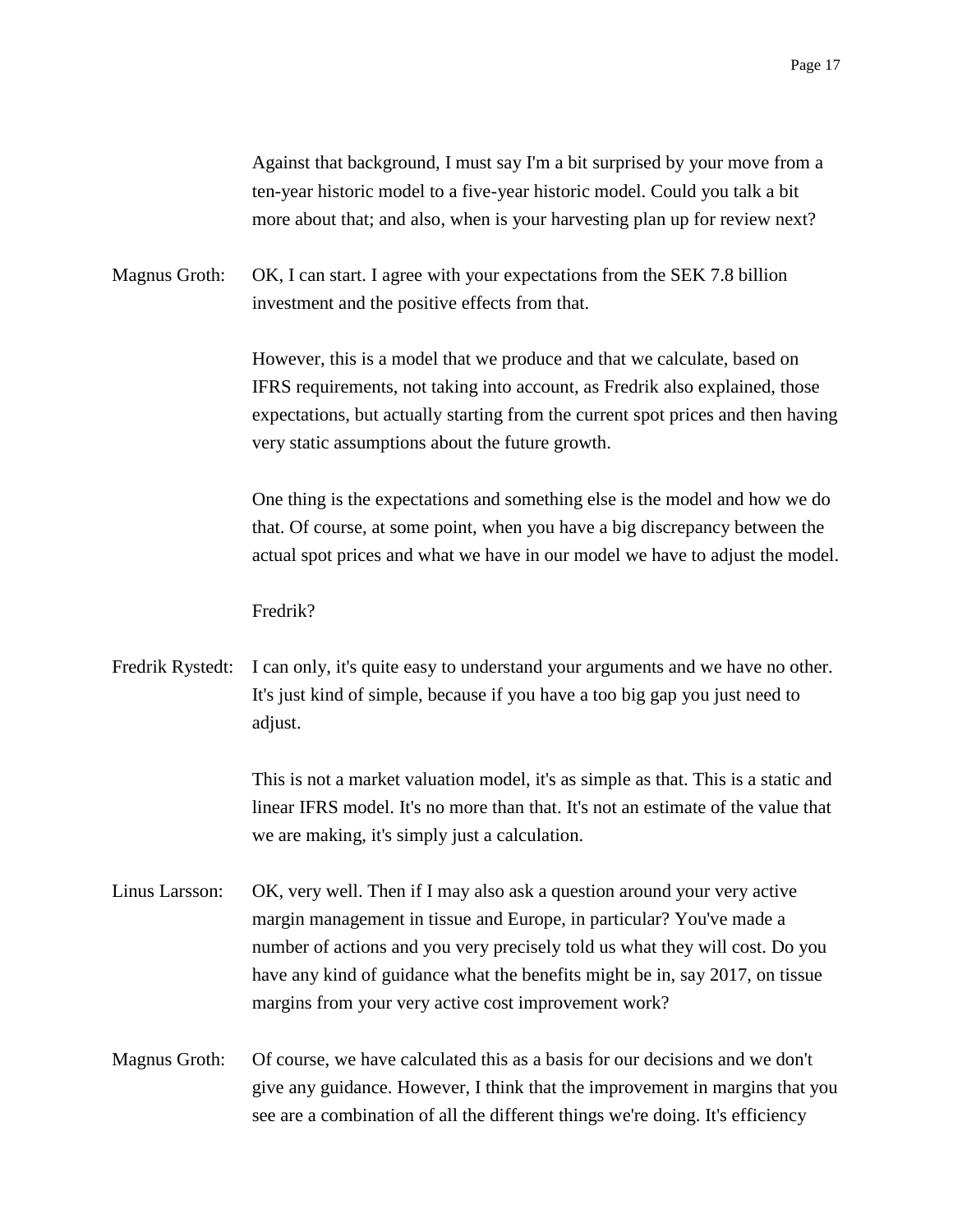improvements in existing facilities; it's the restructuring; it's, of course, the lower costs or changes in prices, and so on.

But all of these actions, clearly, contribute very positively to the margin development.

- Linus Larsson: Thank you very much.
- Olof Grenmark: Olof Grenmark, ABG Sundal Collier. If I may continue then on the forest side. It's, you gave us some extraordinary costs in relation to the coming split up.

If you could, first of all, please repeat what you've said in terms of what we will get in kind of information regarding that split up, the time line, if you can elaborate possibly about what you will give for information?

And secondly, regarding this biological assets, you have deferred tax assets related to this of SEK 6.7 billion. Will that go along with the new company or SCA?

Fredrik Rystedt: Maybe I can just answer -- take the second question first. Yes.

Olof Grenmark: And then regarding the time line and possible information? What is it there?

Magnus Groth: Should you or I, because our financial presentations will start to change in the coming quarters and what we're planning to do now at the time of giving information for the AGM is to also provide an information brochure on the split.

> Then, of course, the AGM on April 5 is the big day when the decision is then supposed to happen. For our financial reporting during the quarter, since we will also then present new segmentation for the different parts of the business and so on, I hand over the details to Fredrik.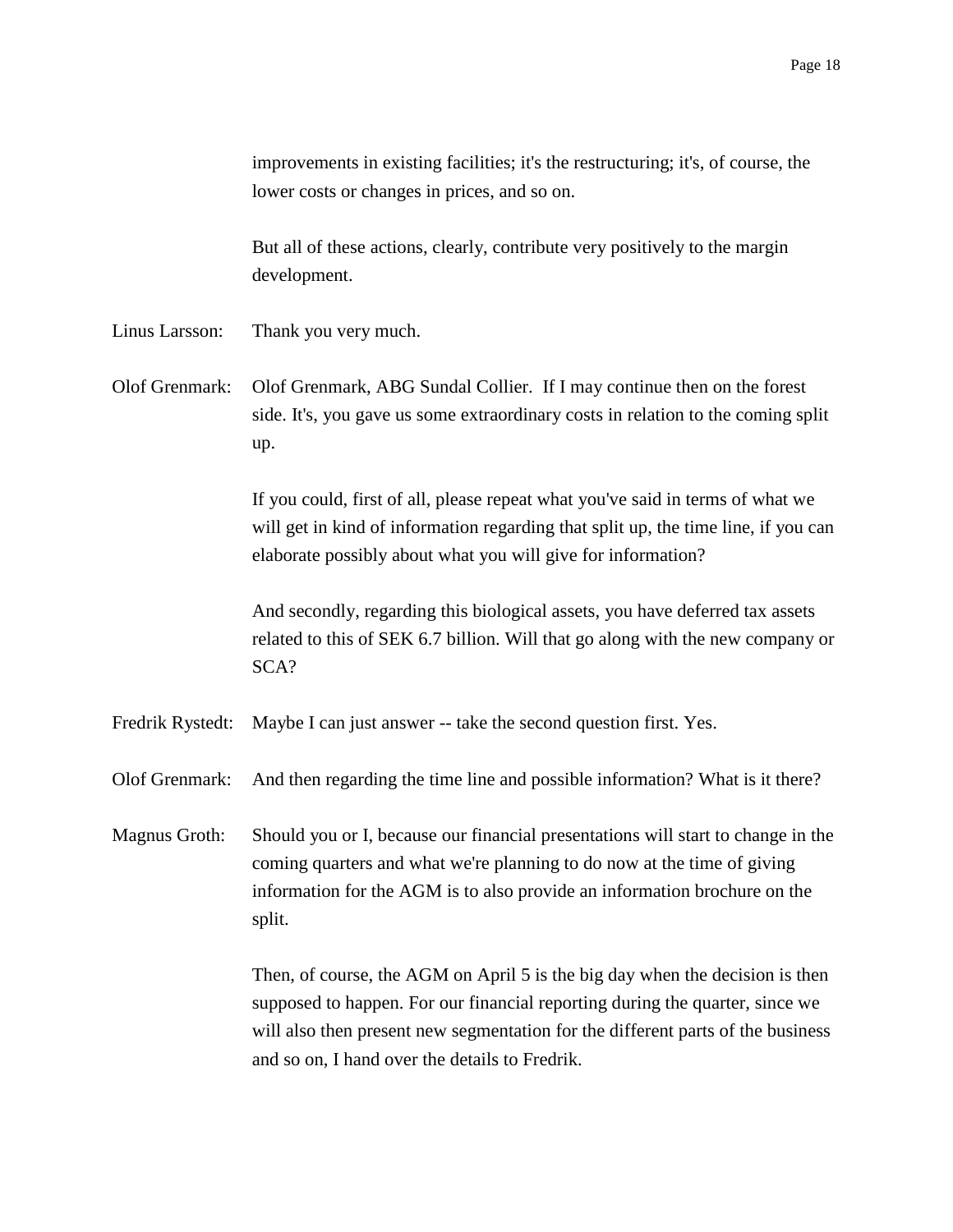Fredrik Rystedt: Yes, as we have promised we will present, we've said that all along, that regardless of the decision from AGM, we will present more detailed information relating to forest.

> Of course, you will see that in the Q1 report as promised. We'll come back to the exact details on segmentation and how the P&L will look, etc., but you will get much more information in Q1.

Olof Grenmark: But it is on April 5 then, it's not before then, is that right?

Fredrik Rystedt: No, no the Q1 report is later in April, so that's when you will see the Q1 report.

- Olof Grenmark: Got you, thanks.
- Mikael Jåfs: Mikael Jåfs, Kepler Cheuvreux. A couple of questions. The first one is around the organic growth rates. There we see that it's slightly lower in personal care; you explained that.

Some of your competitors are giving sort of guidance regarding that number. I know that you are not doing that, but can you elaborate a little bit, is the longterm growth expectations for your tissue and personal care segments, have they changed or are they roughly what you stated at, let's say, the Capital Markets Day? That's the first question.

Magnus Groth: The long-term expectations have not changed. What we saw during 2016 was partly more difficult market conditions.

> Our categories are, in general, very resilient. People need our products, regardless of the financial climate. However, underlying growth in the economy and especially in emerging market helps our growth. That's important for us, even though resilient.

That's why we also stated that we saw partly tougher market conditions during last year consisting then both of slower growth in some markets and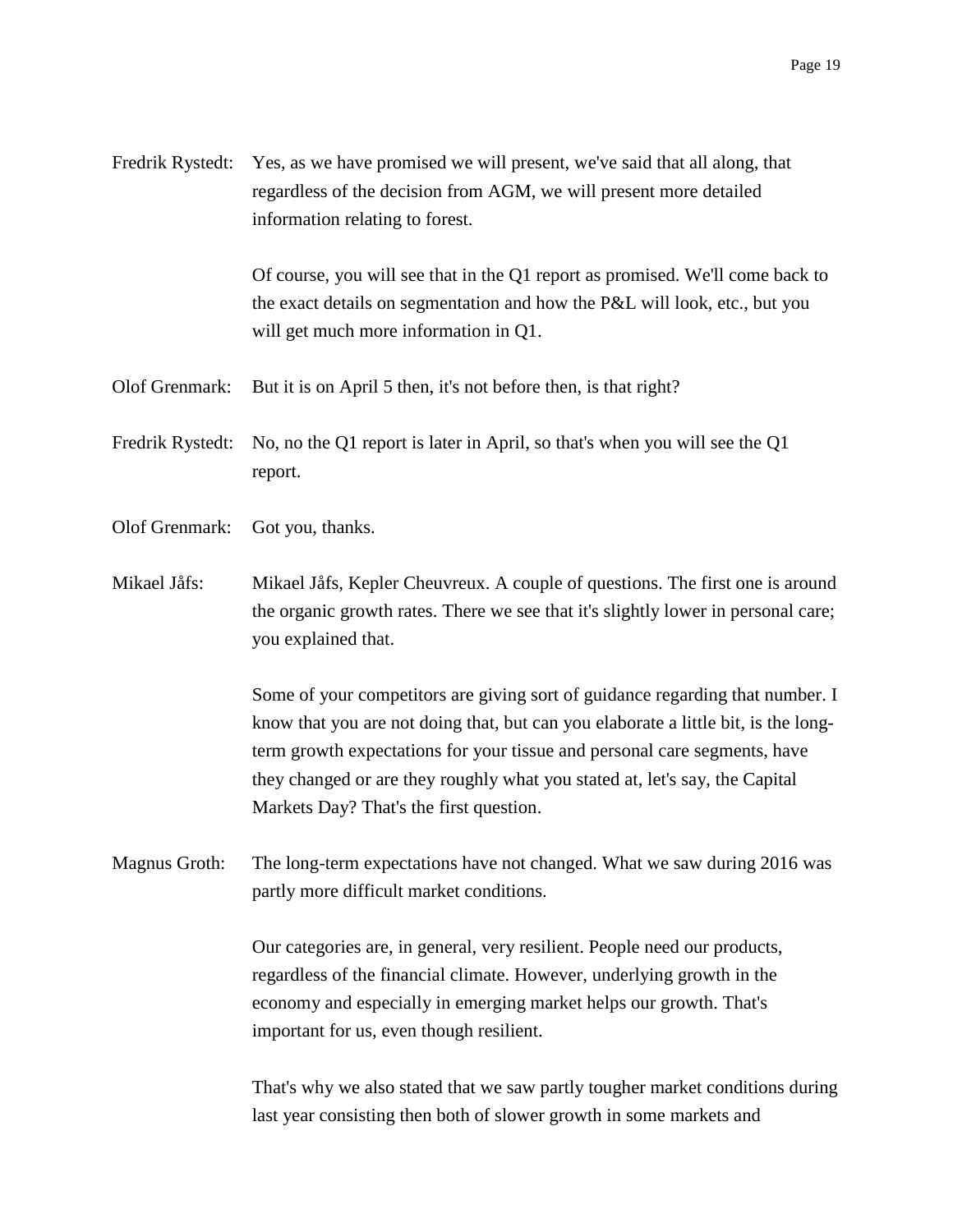increasing competition. We don't see really any change for this year, so expect that to continue into this year.

Mikael Jåfs: Perfect. And then, we've seen now that pricing for recycled paper has come up quite a lot during the past quarter. There also seems to be signs around the pulp market. How are you thinking about raw material inflation; and then, how are you thinking about the possibility to offset that?

Magnus Groth: We have seen recycled paper prices going up. As part of our Tissue Roadmap, we're also looking in detail into then what will be our raw material supply going forward. It's not unlikely that we will see replacement of recycled tissue with more virgin tissue going forward.

> We, actually, have already examples where we are doing this. For instance, in Chile, in our factory where there is an abundance of virgin fiber, we have actually been able to reduce our costs for the first time almost ever, this is highly unusual, by replacing recycled fiber with virgin fiber, also then achieving a higher quality of the final product. This is part of our long-term strategy that sourcing part.

- Mikael Jåfs: But you're not giving a number?
- Magnus Groth: We know that both recycled fiber prices and virgin fiber prices will be very volatile going forward, so it will change over time.

Mikael Jåfs: Thank you.

Fredrik Rystedt: Mikael, normally we give a directional guidance, as you know, on raw material prices for the different parts.

> If you look at just Q1 what we estimate, if you look at personal care, we believe it's going to be slightly higher, this is chemicals and SAP, or super absorbent, basically oil-based.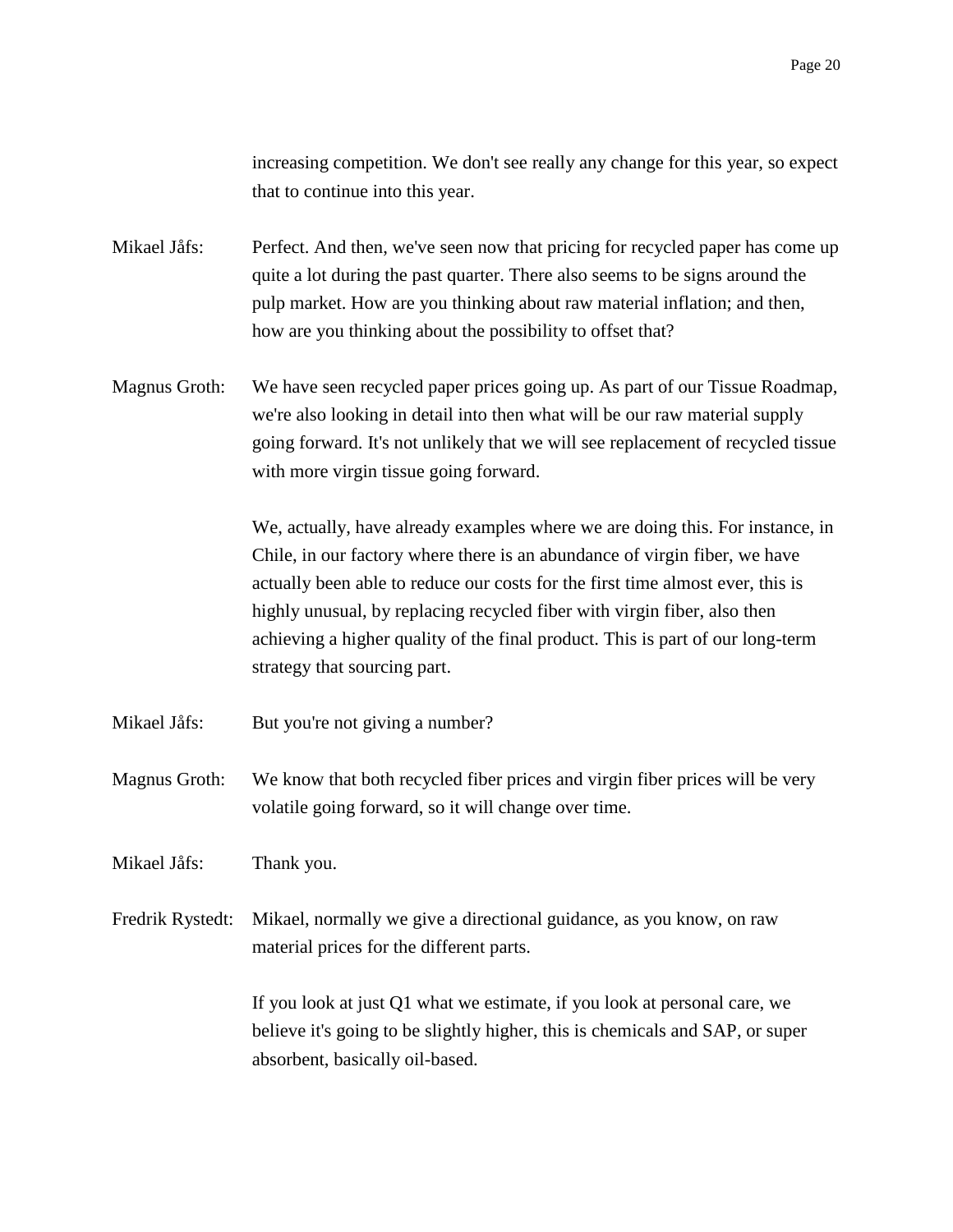If you look at the tissue side, we believe it's going to be stable in comparison, once again to last year's quarter; and for forest, slightly higher or higher. This is basically our directional guidance.

Perhaps in this context maybe also sequentially it's important, what is it going to look like in comparison to this quarter? For personal care, we expect prices to be, or costs to be higher, for tissue stable, and for forest also higher. That's pretty much the directional guidance.

Mikael Jåfs: Many thanks.

Josephine Edwall-Bjorklund:

OK, next question.

- Stellan Hellström: Stellan Hellström, Nordea. First question on the personal care business and your organic sales decline. How do you feel you are maintaining market shares in the various markets? Maybe, also, if you can comment on how you view the tender balance for this year?
- Magnus Groth: Absolutely. The overall trend continues that in feminine care we are broadly gaining market shares in most markets. In incontinence care, it's quite stable.

In baby, we're, actually, doing well in our core areas, which is then Europe, Malaysia, Colombia and parts of Latin America, where we are having baby businesses. While, of course, we have a negative growth impact then from the decisions we have taken to step out of some baby positions. In our core baby areas, we are doing quite OK.

And yes, I guess that was the three categories. In tissue, quite stable overall with, actually, growing market shares in China and in Mexico.

Stellan Hellström: And the tender balance was?

Magnus Groth: The tender balance has been negative throughout the year, which means that looking at the upcoming healthcare tenders for incontinence care, we have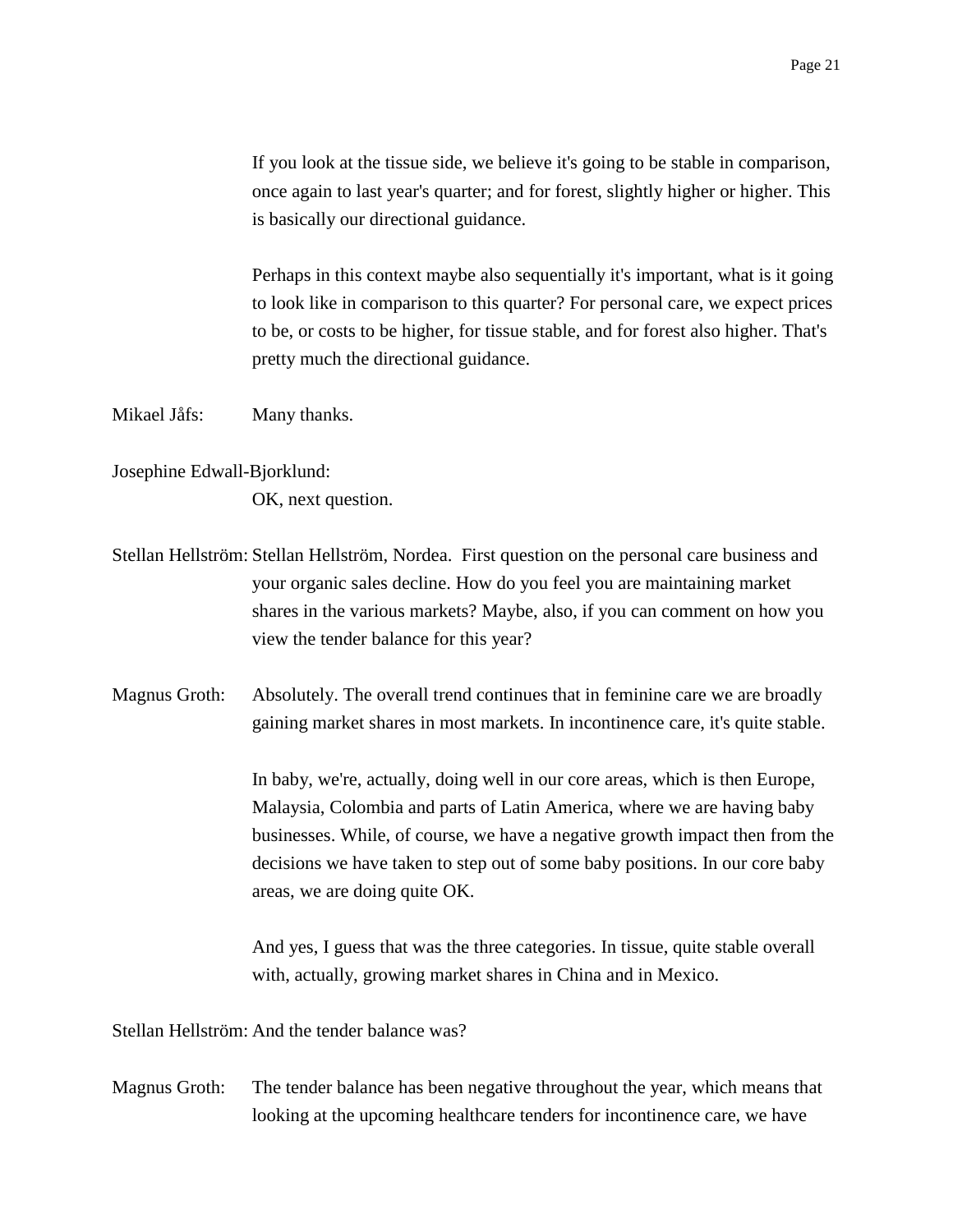more to a high proportion of the tenders are ones that we already have, so a higher probability of losing than gaining.

It's been negative this year, and it will continue to be negative throughout the first half of 2017, and then it will be easier again.

- Stellan Hellström: All right, very well. Also, a question on the price pressure that you're seeing in tissue now. How do you expect that to play out in the coming quarters? And do you expect to see some easing, given the higher raw materials costs that are coming in this year?
- Magnus Groth: I think it's unchanged, no change. We continue to see tough competition in tissue. In our overall efforts to balance growth and margins, I think we are, overall, feeling pretty good about it. We're continuing to see some growth where we need to grow, and where we have high margins. And then, of course taking out growth, like for instance with some of the mother reels sales that we had in Europe, where margins have been low. So, I don't see any changes in the market environment.

Stellan Hellström: All right, thank you.

Joséphine Edwall-Björklund:

Any more questions? OK, then let's go to the telephone. Please, operator, you can open up the lines.

Operator: Certainly. It's star and one to ask a question. And your first question comes from the line of Oskar Lindström, from Danske Bank. Please go ahead.

Oskar Lindström: Yes, good morning, thank you for taking my call. A couple of questions. The first one is around organic growth, and given that you're sort of saying that the difficult trading environment of 2016 will continue into 2017, what measures are you taking to either take market share, or drive category growth in that environment?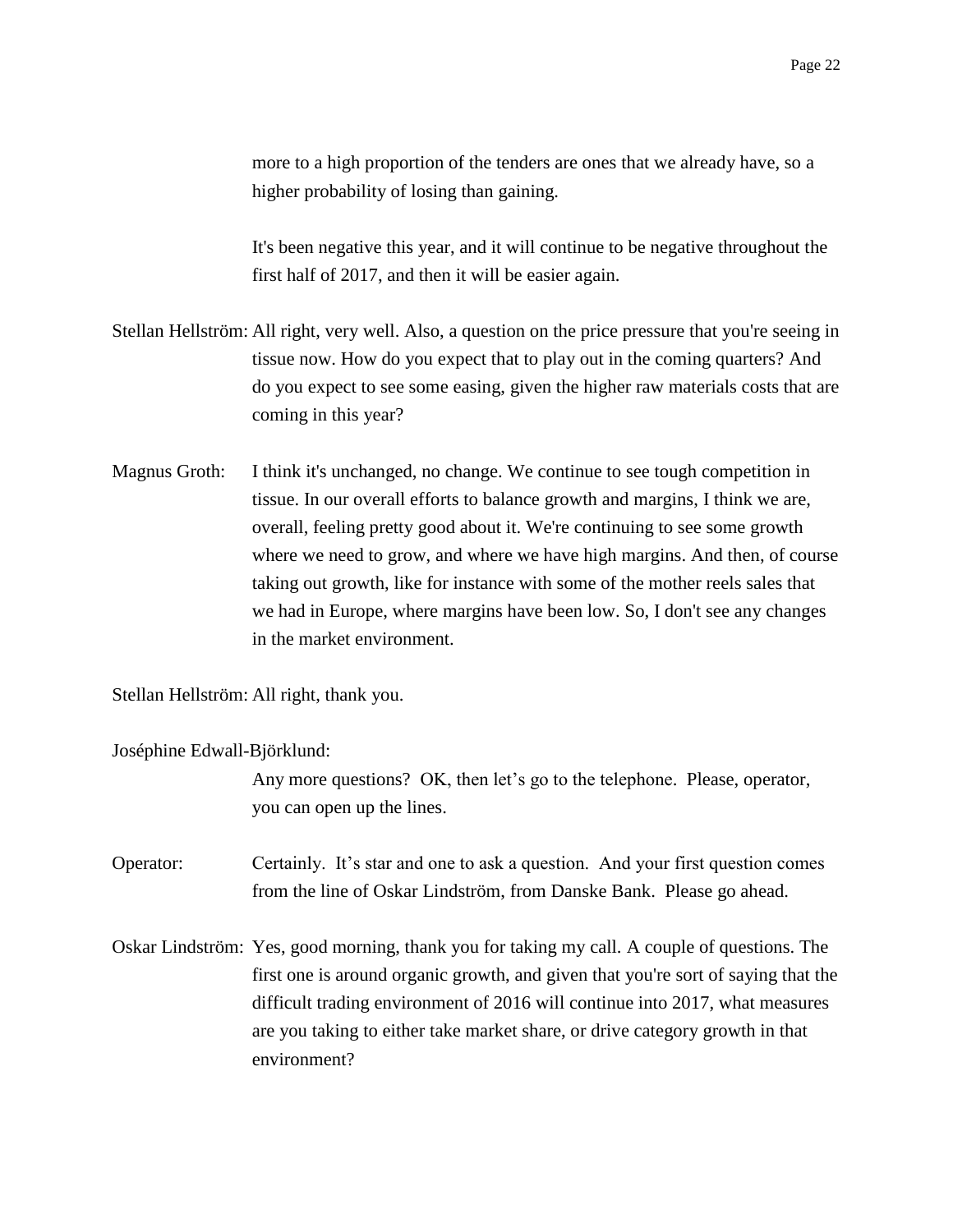And follow up on that, what kind of impact will that have on A&P spending? Should we expect A&P spending as a share of sales to continue to increase sequentially in 2017, versus what we saw in 2016? That's my first question.

Magnus Groth: You're absolutely right that the way to grow is, of course, to introduce innovations, and to then have efficient advertising and promotions to support that to improve of course also in the in-store execution, so not only above the line advertising and promotion, but also below the line advertising and promotion.

> We are working in all of these areas improving our go to market, improving our efficiency, in all parts of our business.

Specifically, your question about A&P, and if that percentage is going to increase. I have to ask Fredrik; my assumption is that it's quite stable.

Fredrik Rystedt: We don't normally give forecasts on that.

Oskar Lindström: All right. If I may a second question to following up on Stellan's question there, around the pricing environment in tissue. You have cut, as you mentioned, quite a bit of mother reel capacity in Europe during 2016. Should we expect that, or do you expect that to have an impact on the market balance in Europe during 2017? Or what kind of an outcome do you expect from that?

Magnus Groth: Any capacity reduction has an impact even though I think in the big picture this is a minor contribution. The reason why we're doing this is because, for us, these volumes are not contributing to enhancing our margins.

> Then, the overall supply and demand balance for this year is there continues to be some new capacity coming into the market, primarily in Spain and Portugal, and one or two other smaller plants. But, overall, I think we had a big increase of about 2 percent of supply in 2015, and slightly lower in 2016, and then maybe slightly lower now again.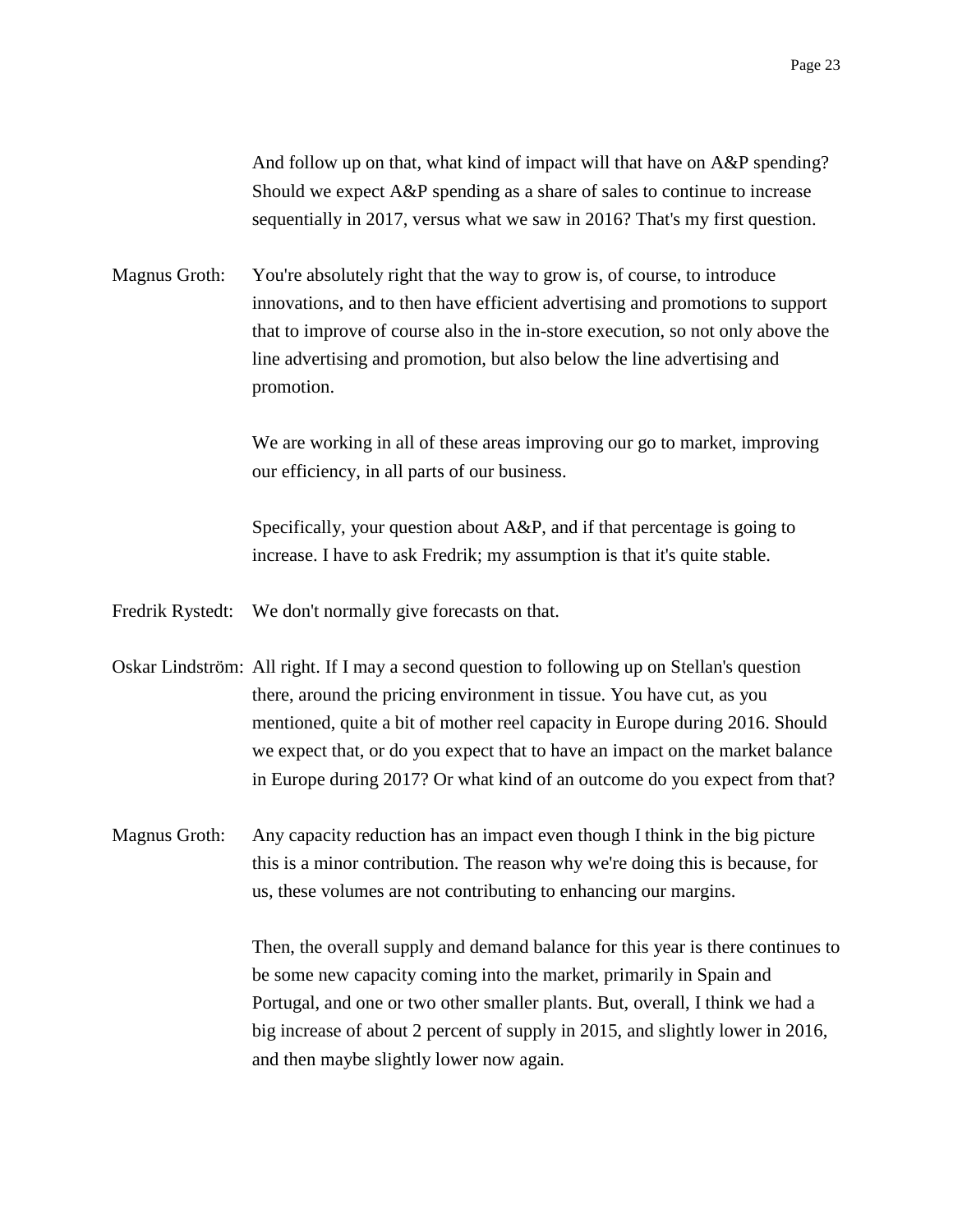We, also, have quite some new capacity coming into Russia and Turkey. The Russian volume is not really impacting Central Europe, the Turkish volume could impact the European business to some extent.

- Oskar Lindström: But do you feel that the supply/demand balance in Europe as we speak and looking ahead is under control, or is this a problem for you?
- Magnus Groth: It's not a bigger concern than it has been over the last five or six years. It's business as usual.
- Oskar Lindström: OK thank you. And then finally just you mentioned this information brochure that you will distribute ahead of the AGM. I presume that that's the one that's going to include more detailed financials for the forest products business? That's the first part of that question.

The second one is also once you report Q1, will you also change your reporting structure for the hygiene business?

Fredrik Rystedt: Maybe I can answer that, Oskar. The information brochure will not contain that broad information on forest, that will be a Q1 issue, as we have stated before.

> As relates to the potential future segments of hygiene, we have no answer for you there at this point. There will, of course, as part of this entire project, or potential split, we're also reviewing how to best present the hygiene business as we go forward.

But we believe we present it in a good way today, so this is an ongoing review. We may or may not change that, but we have taken no such decisions, at this point.

Oskar Lindström: All right, thank you very much.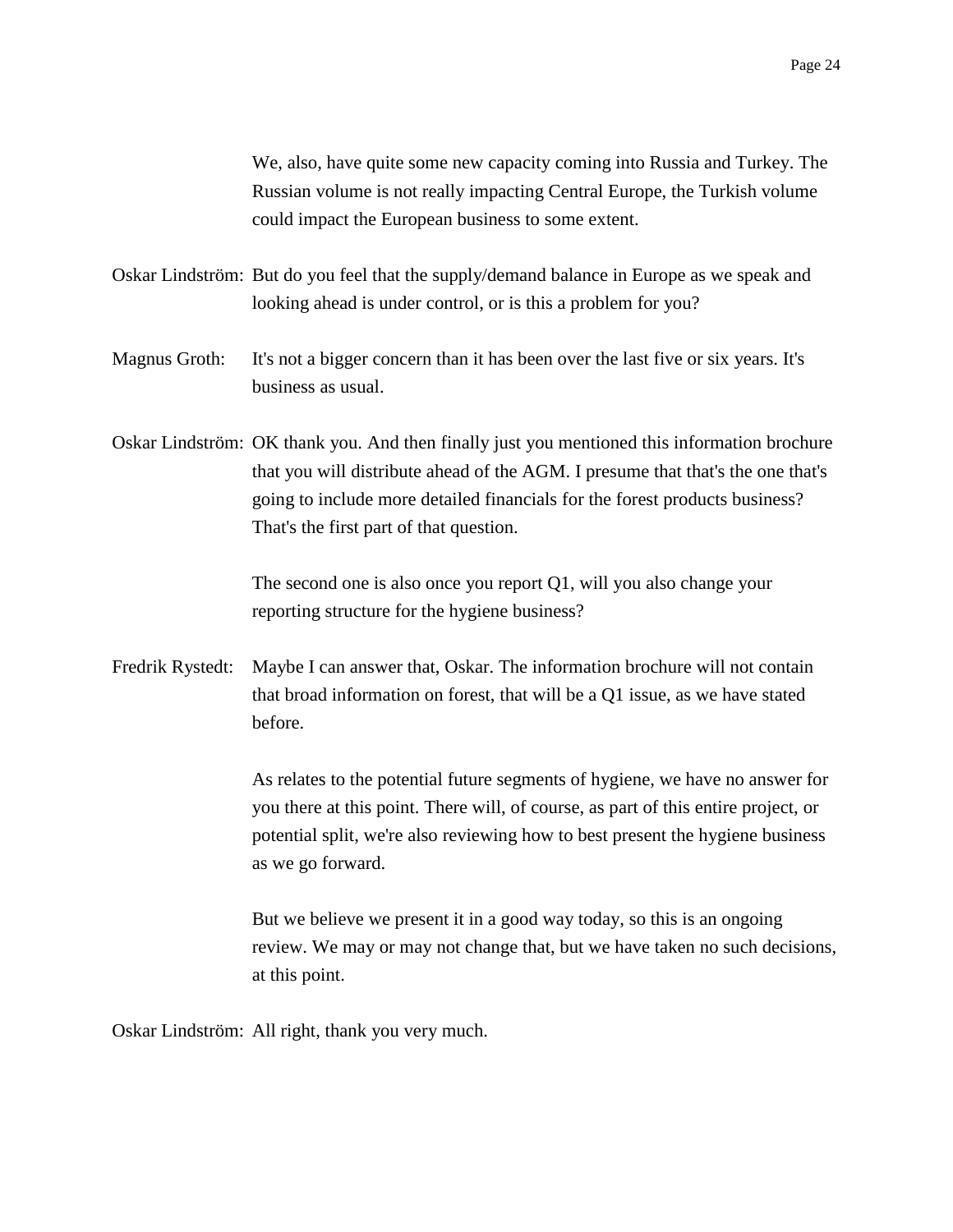Magnus Groth: What is new is that we will have to take into account, the acquisition of BSN in our overview of how we're going to present the new health and hygiene company.

Oskar Lindstrom: Yes, all right, thank you very much those were my questions.

- Operator: Thank you. Your next question comes from the line of Alice Baghdjian, from Bloomberg. Please go ahead.
- Alice Baghdjian: Good morning. Thanks for taking my questions. A clarification question, really, you mentioned some time lags in getting approvals for the BSN deal. What approvals are those, and do you still expect the acquisition to close in the second quarter? Thank you.
- Magnus Groth: We feel highly certain that the acquisition will close in the second quarter. All of these approvals relate to competition authorities, and since we don't have any overlapping products, we are not competing, we don't foresee any issues. So, it's just a matter of taking the time to process this in various countries.
- Alice Baghdjian: OK, thank you.
- Operator: Thank you, and your next question is from the line of John Ennis, from Goldman Sachs. Please go ahead.
- John Ennis: I actually have two questions. The first one is within the baby division that declined in the fourth quarter, I wondered what proportion of that was associated with the exiting of certain businesses, such as Mexico?

And then the second question, you gave us some CapEx guidance for next year, working capital is obviously quite a big boost in the fourth quarter, I wondered if you could give us any kind of steer on the working capital line for next year? Thanks.

Fredrik Rystedt: Your question, the first one was how much was Mexico of the total business I think, or  $-$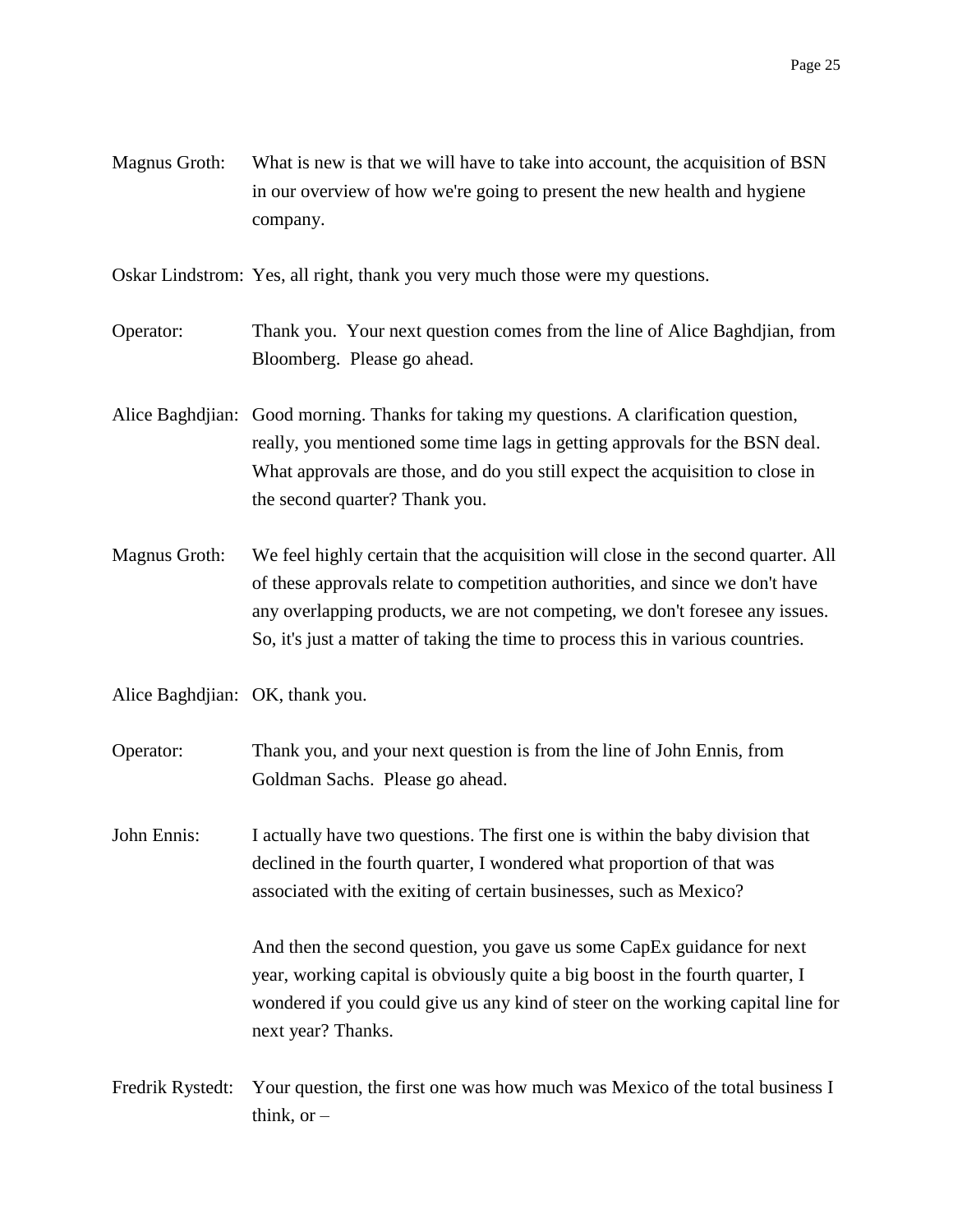| John Ennis:      | Yes, and in general the other exits that you've had over the course of the year?                                                                                                                                                                                                              |
|------------------|-----------------------------------------------------------------------------------------------------------------------------------------------------------------------------------------------------------------------------------------------------------------------------------------------|
| Fredrik Rystedt: | The impact of that for the total Group, yes, good question. That slide we<br>actually took away Johan. So, let me come back to that exactly, but it had a<br>material impact, of course, of the growth, because that's where we saw the<br>sales going down. So, of course, it had an impact. |
|                  | The second thing on the working capital, we don't give forecasts there. We are<br>constantly working to of course reduce working capital in all parts, including<br>inventory and accounts receivables, and increasing accounts payables.                                                     |
|                  | We have reduced, I mentioned from 8.1 percent to 7.4 percent in just this year,<br>and we had a corresponding decrease last year as well. So, we've had a good<br>performance.                                                                                                                |
|                  | Of course, there's always a limit to how far we can go, or how low we can go<br>on working capital. We've come a long way and, of course, we will continue<br>to strive for an improved efficiency, but it's very difficult to give you an<br>estimate of that.                               |
| John Ennis:      | OK, that's fine. Thank you very much.                                                                                                                                                                                                                                                         |
| Operator:        | Thank you. Your next question is from the line of Iain Simpson, from Societe<br>Generale. Please go ahead.                                                                                                                                                                                    |
| Iain Simpson:    | Thank you very much an my apologies if this has already been asked, but you<br>talked about SEK 11 billion of CapEx this year, of which SEK 4 billion is in<br>Forest. I think you've also said that the forest spin-off will have SEK 5 billion<br>of debt.                                  |
|                  | Is that SEK 5 billion of debt on spin-offs, and how much CapEx will the forest<br>business carry out in a post-spin-off in this year, how much of that SEK 4<br>billion is pre-spin, and how much is post-spin?                                                                               |